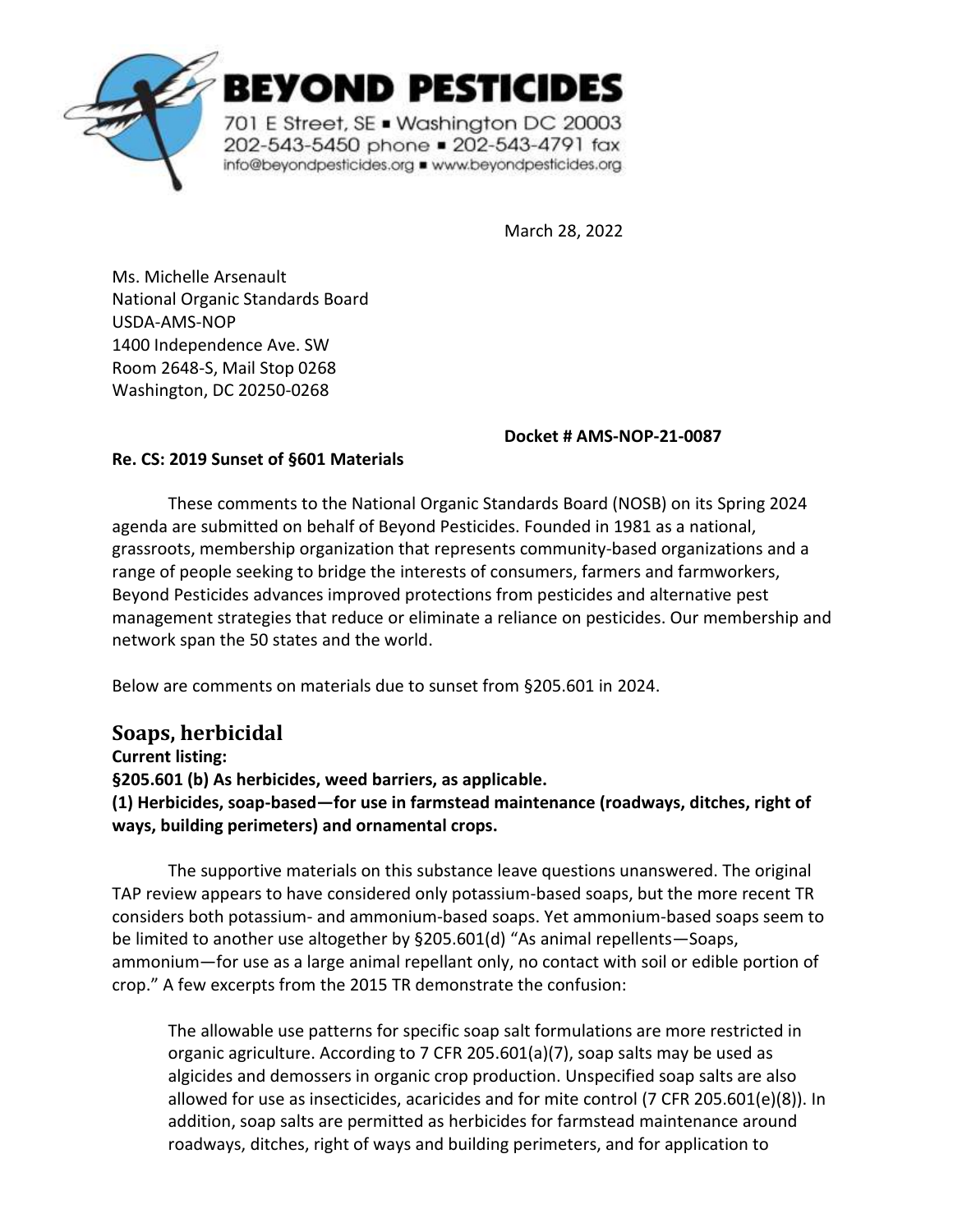ornamental crops (7 CFR 205.601(b)(1)). Only ammonium salts of fatty acids may be used in organic crop production as large animal repellents. Although not strictly stated in the final rule, it is generally assumed that soap salts used as algicides, herbicides and insecticides consist of potassium or ammonium salts of fatty acids (US EPA, 2013).<sup>1</sup>

The NOSB recommended against the explicit use of ammonium salts of fatty acids as herbicides in organic crop production in 2007 and 2008 (USDA, 2007; USDA, 2008). During both reviews, the NOSB voted to reject the use of ammonium soap salts due to the availability of numerous alternative weed management practices and incompatibility of the substance with the provisions of the Organic Foods Production Act (OFPA) for general use on crops or cropland. These rulings stand in contrast to the allowed use of generic soap-based herbicides—including potassium and ammonium salts of fatty acids—for use in organic farmstead maintenance under 7 CFR  $205.601(b)(1).<sup>2</sup>$ 

The National Organic Program (NOP) final rule currently permits the use of soaps for a variety of purposes in organic crop production: Soap-based algicides/demossers (7 CFR §205.601(a)(7)), soap-based herbicides (7 CFR §205.601(b)(a)), ammonium soaps as animal repellents (7 CFR  $\S 205.601(d)$ ) and insecticidal soaps (7 CFR 205.601(e)(8)). As an approved herbicide, soaps are only allowed for nonfood uses—in farmstead maintenance (roadways, ditches, right of ways, building perimeters) and ornamental crops. The NOP final rule indicates that ammonium soaps are permitted as large animal repellents but may not come into contact with soil or the edible portion of crops. Several OMRI-approved herbicides are formulated with ammonium soaps, such as ammonium nonanoate (OMRI, 2014).<sup>3</sup>

Regardless, herbicidal soaps do not meet any of the three OFPA criteria, including absence of harm to humans and the environment, essentiality, and compatibility with organic practices.

#### **Herbicidal soaps are inconsistent with organic practices.**

Herbicidal soaps are non-selective synthetic herbicides. The NOSB has generally found synthetic herbicides to be incompatible with organic practices. Indeed, their use is inconsistent with the first "principle of organic production and handling" adopted by the NOSB:

Organic agriculture is an ecological production management system that promotes and enhances biodiversity, biological cycles, and soil biological activity. It emphasizes the use of management practices in preference to the use of off-farm inputs, taking into account that regional conditions require locally adapted systems. These goals are met, where possible, through the use of cultural, biological, and mechanical methods, as opposed to using synthetic materials to fulfill specific functions within the system.<sup>4</sup>

<sup>1</sup> Lines 94-100.

<sup>2</sup> Lines 160-166.

<sup>3</sup> Lines 176-183.

<sup>4</sup> NOSB Principles of Organic Production and Handling, adopted October 17, 2001.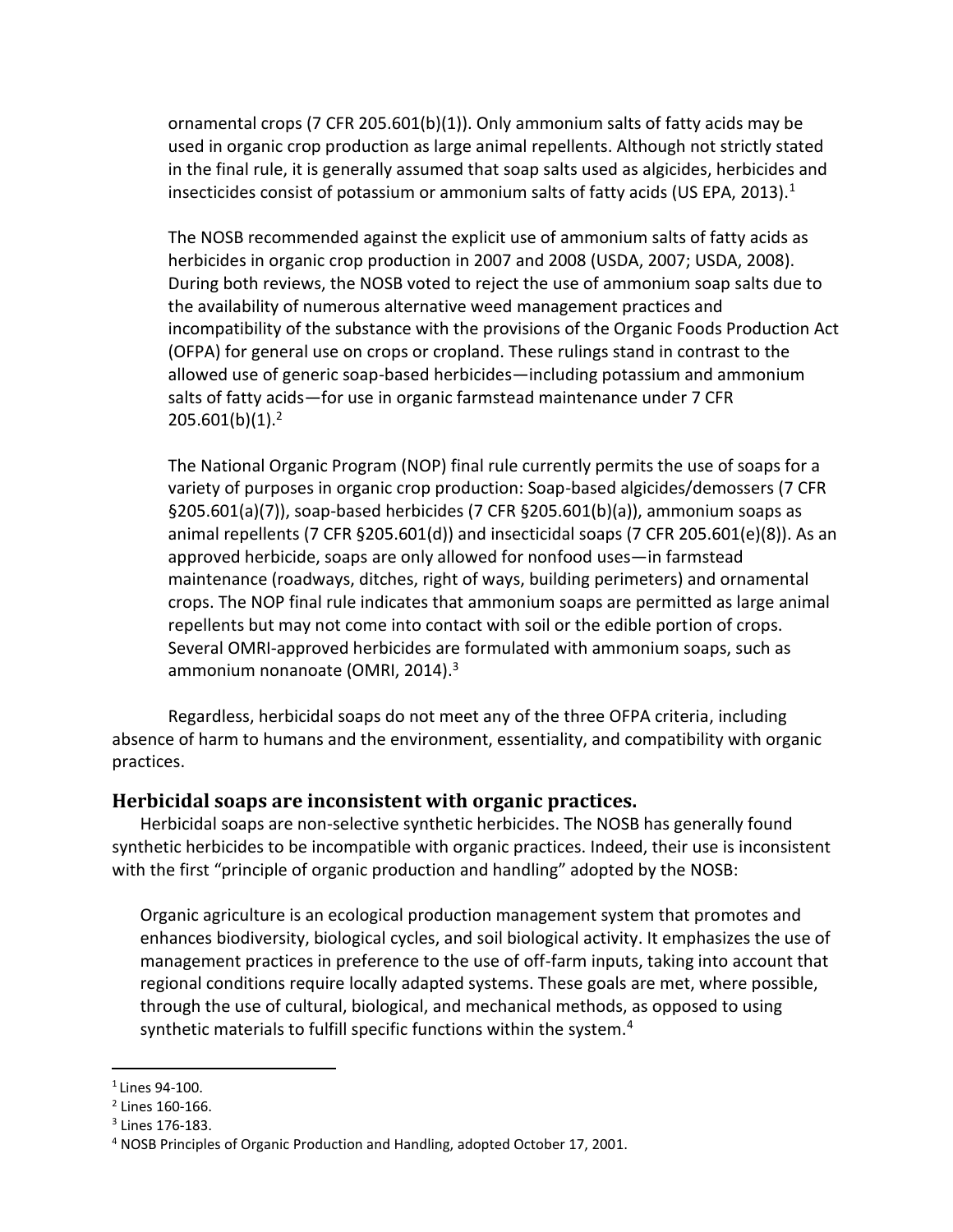#### **Herbicidal soaps harm the ecosystem.**

The Technical Review (TR) finds a possibility of damage to, and bioconcentration by, aquatic organisms if the soaps are applied to water. They may harm many soil-dwelling organisms including insects, earthworms, and nematodes that are supportive of organic production. The annotation restricts its use to non-crop areas, but these areas should be sources of biodiversity that support the farm. Furthermore, it has come to our attention that the soaps may be used around high tunnels, on soil that is shared with crops within the tunnels.

#### **Herbicidal soaps are not essential.**

The TR and earlier TAP review list several natural materials that can be used instead of herbicidal soaps, including vinegar, citric acid, essential oils, corn gluten meal, mulches, and hot water. Alternative practices include mulching, mowing, grazing, hand/mechanical cultivation, and use of flame or other sources of heat.

#### **Conclusion**

**Herbicidal soaps should be allowed to sunset because they do not meet the criteria for listing on the National List. If the NOSB decides to relist herbicidal soaps, it should clarify the confusion over ammonium-based soaps.**

### **Biodegradable biobased mulch film**

**601(b)(2) Mulches. (iii) Biodegradable biobased mulch film as defined in §205.2. Must be produced without organisms or feedstock derived from excluded methods.**

At its Fall 2021 meeting, the NOSB voted to change the definition for biodegradable biobased bioplastic mulch film to allow the use of films that are at least 80% biobased. Although this poses some technical difficulties in deciding which listing is to be sunsetted, our comments apply to either one. In short, we believe that plastic should be eliminated from organic production and handling in all its forms and uses. The term "biodegradable biobased mulch film" should not be used to hide the fact that these films are, in fact, plastic. Recent research and public awareness of the hazards of microplastics, which result from the breakdown of these films, need to inform the decision of the NOSB.

#### **Background**

Many things have changed since the passage of the *Organic Foods Production Act* (OFPA). Organic production has grown, and the size of many organic growing operations has grown. The way materials on the National List are used has changed—and many growers joining the ranks of organic are more dependent on those added synthetics than has been true historically. In addition, the materials themselves have changed. All of these changes are manifest in two materials on the National List—newspaper and other recycled paper and plastic mulch and covers.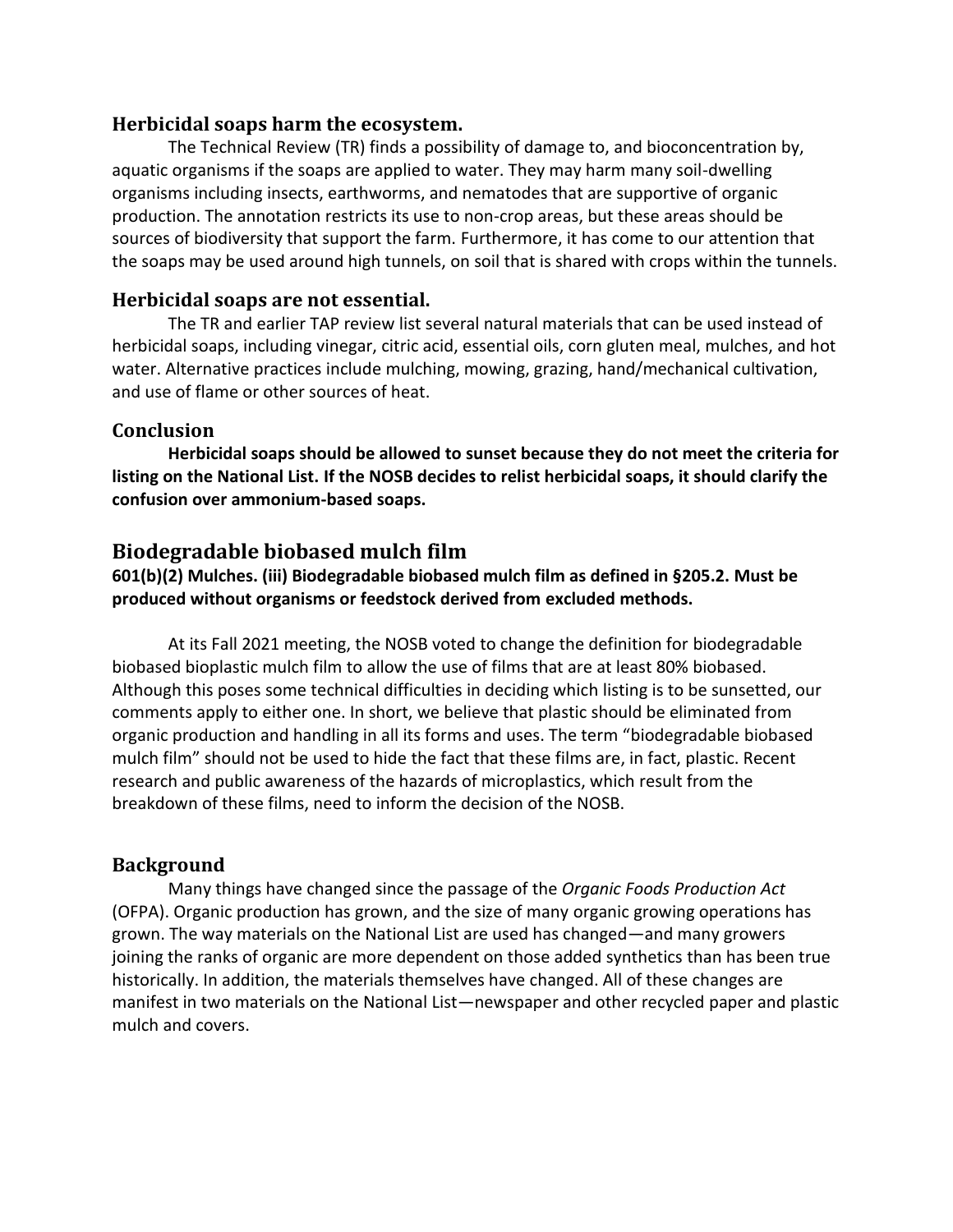Natural organic mulches should be the norm in organic production. The use of natural organic materials in compost and mulch is foundational to organic. In 2001, the National Organic Standards Board (NOSB)<sup>5</sup> advanced this definition:

Organic agriculture is an ecological production management system that promotes and enhances biodiversity, biological cycles, and soil biological activity. It emphasizes the use of management practices in preference to the use of off-farm inputs, taking into account that regional conditions require locally adapted systems. These goals are met, where possible, through the use of cultural, biological, and mechanical methods, as opposed to using synthetic materials to fulfill specific functions within the system.

The NOSB went on to say that, among other things, an organic production system is designed to: "optimize soil biological activity;" "utilize production methods and breeds or varieties that are well adapted to the region;" "recycle materials of plant and animal origin in order to return nutrients to the land, thus minimizing the use of non-renewable resources;" and "minimize pollution of soil, water, and air." The use of natural mulches—including cover crops—contributes to all of these values.

Organic production systems are also intended to function in sync with natural ecosystems. In natural systems, plants are fed by the action of soil organisms breaking down plant residues and excreting substances that are plant nutrients. Natural mulches provide a steady diet of organic matter for those soil organisms. This function is one way that we can judge the compatibility of synthetic mulches with organic values.

### **Plastic Mulch**

As stated above, the use of natural organic mulches is foundational to organic production. The 1973 edition of the *Encyclopedia of Organic Gardening* does not mention plastic in its entry on mulches. By the time OFPA was passed and the first National List was promulgated, plastic mulch was so routinely used that it was approved unanimously by the NOSB. Nevertheless, clear misgivings are reflected in the language of OFPA, prohibiting the use of plastic mulches "unless such mulches are removed at the end of each growing or harvest season." The regulations also prohibit PVC plastic as mulch. Testimony at NOSB meetings indicates that this language is understood by many, but not all, certifiers to allow the continuous use of plastic mulch in perennial crops, such as fruit trees because the "growing season" is continuous.<sup>6</sup> Those using plastic mulch in annual crops report taking truckloads of mulch to the landfill at the end of the growing season.

#### Does plastic mulch meet OFPA criteria?

OFPA requires that a synthetic material on the National List meet three criteria:

- 1. It is not harmful to human health or the environment;
- 2. It is necessary to the production or handling of the agricultural product because of the unavailability of wholly natural substitute products; and

<sup>5</sup> NOSB Principles of Organic Production and Handling. NOSB Recommendation Adopted October 17, 2001.

<sup>6</sup> NOSB meeting materials, Fall 2018. Plastic mulch and covers.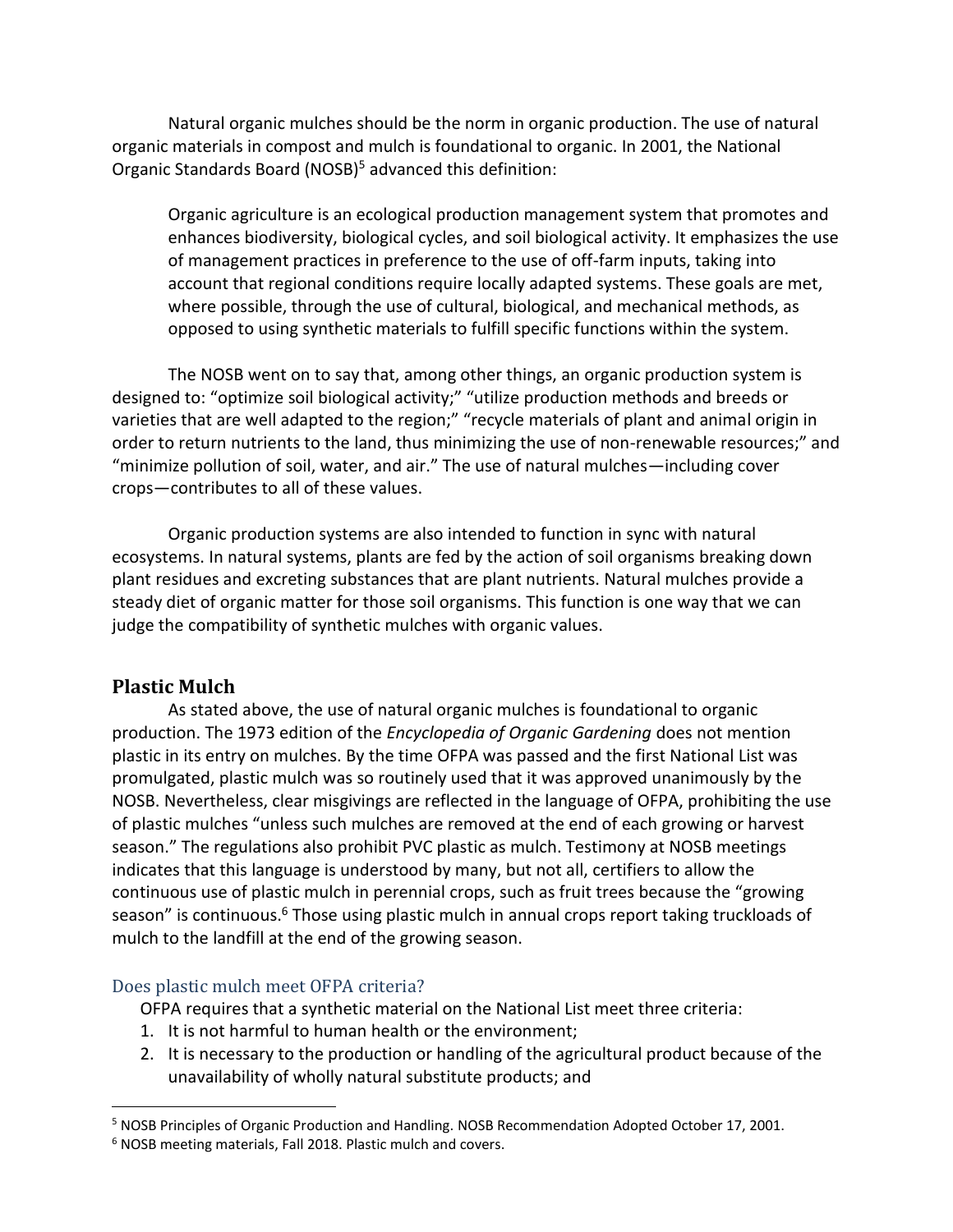3. It is consistent with organic farming and handling.

The NOSB's 2015 sunset review of plastic mulch looked at these criteria in greater depth than before. With regard to impacts on human health and the environment, the NOSB said:

- Polyethylene is usually derived from either modifying natural gas (a methane, ethane, propane mix) or from the catalytic cracking of crude oil into gasoline, though it may be made from biological sources.<sup>7</sup>
- Use of plastic mulch leads to environmental contamination because used plastic gets taken to landfills, and pieces are left behind on fields.

With regard to the need for plastic mulch "because of the unavailability of wholly natural substitute products," the NOSB and technical reviews have pointed out alternatives. Natural alternatives are organic mulches and living mulches. Alternative practices that could be used include: for weed control, tillage and other mulches; for soil warming, planting adapted plants.

The NOSB and technical reviews have also pointed out reasons that plastic mulch is not compatible with organic farming:

- Solarization kills microorganisms.
- Loss of water: In one season, the loss of water was 2-4 times higher and the loss of soil sediment was three times higher in plots where PE mulch was used compared to those where hairy vetch residues were used.
- The substitution of plastic for natural mulches reduces inputs of organic matter.

#### **Microplastics**

Scientists are increasingly concerned about the impacts of microplastics—plastic fragments less than 5 mm in size in size—on a wide range of organisms. Although concerns were first raised about microplastics in the marine environment,<sup>8</sup> impacts on terrestrial organisms are increasingly documented. They contaminate even the Arctic.<sup>9</sup>

A major source of microplastics in surface water is wastewater treatment plants. Although microplastics in soil have been less studied, presumably, microplastics in soil make their way in runoff to surface water. Agricultural soils may receive microplastics from sludge/compost fertilization, plastic mulches, and wastewater irrigation.<sup>10</sup>

Microplastics can cause harmful effects to humans and other organisms through physical entanglement and physical impacts of ingestion. They also act as carriers of toxic chemicals that are adsorbed to their surface. Studies on fish have shown that microplastics and their associated toxic chemicals bioaccumulate, resulting in intestinal damage and changes in

[https://www.nnsl.com/inuvikdrum/pesticides-microplastics-contaminating-arctic-air/.](https://www.nnsl.com/inuvikdrum/pesticides-microplastics-contaminating-arctic-air/)

<sup>7</sup> Priscilla Lepoutre, The Manufacture of Polyethylene. [http://nzic.org.nz/ChemProcesses/polymers/10J.pdf.](http://nzic.org.nz/ChemProcesses/polymers/10J.pdf)

<sup>8</sup> Pabortsava, K. and Lampitt, R.S., 2020. High concentrations of plastic hidden beneath the surface of the Atlantic Ocean. *Nature communications*, *11*(1), pp.1-11.

<sup>&</sup>lt;sup>9</sup> Inuvik Drum, 2021. Pesticides, microplastics contaminating Arctic air.

 $10$  Zhu, F., Zhu, C., Wang, C. and Gu, C., 2019. Occurrence and ecological impacts of microplastics in soil systems: a review. *Bulletin of environmental contamination and toxicology*, *102*(6), pp.741-749.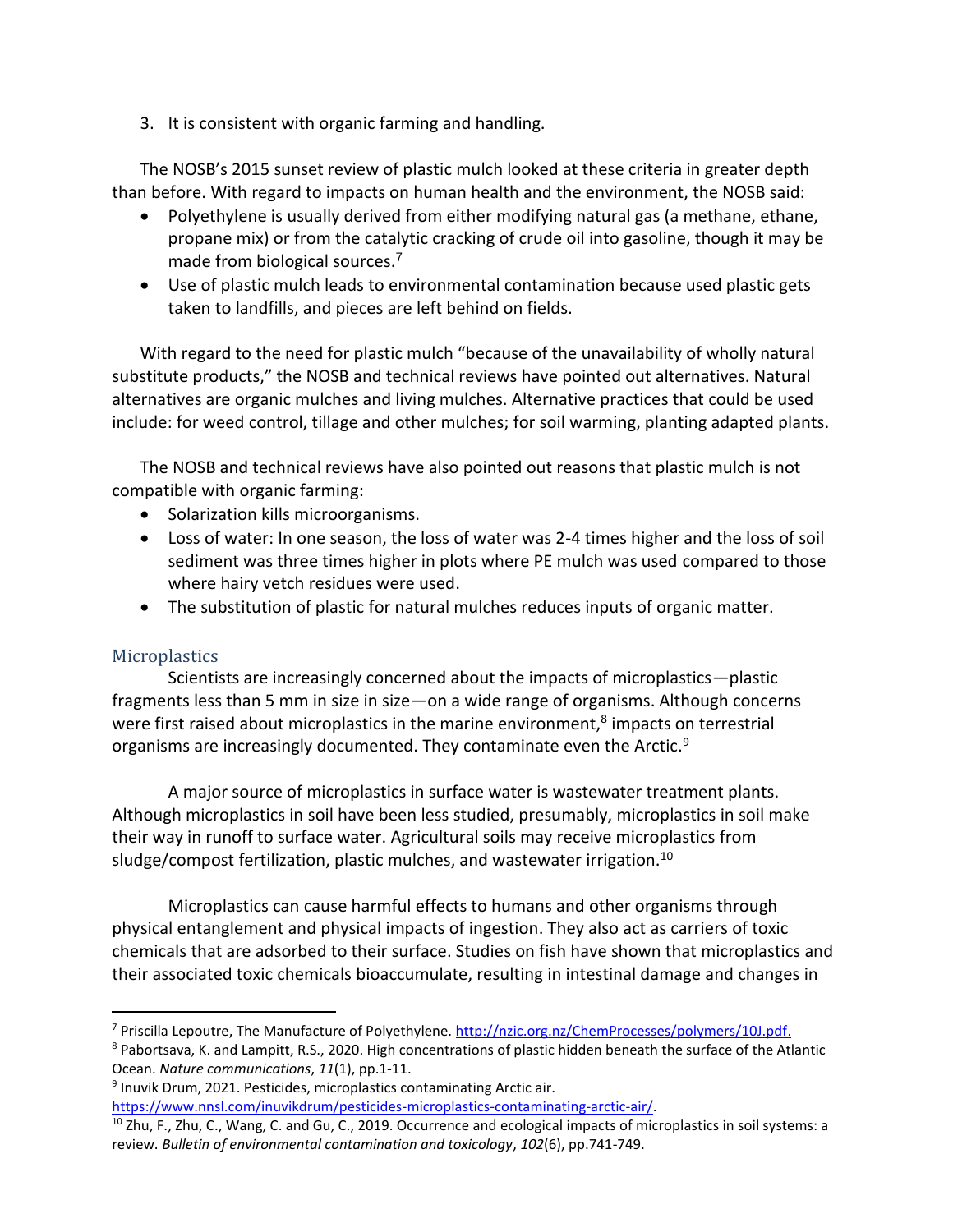metabolism.<sup>11</sup> Soil organisms and edible plants have been shown to ingest microplastic particles.<sup>12</sup> Earthworms can move microplastics through the soil, and microplastics can move through the food chain to human food.<sup>13</sup> They have been found in human tissues.<sup>14</sup> Microplastics can have a wide range of negative impacts on the soil, which are only beginning to be studied, but include reduction in growth and reproduction of soil microfauna.<sup>15</sup> When looking at the impact of microplastics, it is important to include the impact of associated substances. As noted above, they can carry toxic chemicals. They also slow the decomposition of contaminants.<sup>16</sup> A review by Zhu et al. cites several studies showing, "[M]icroplastics can serve as hotspots of gene exchange between phylogenetically different microorganisms by introducing additional surface, thus having a potential to increase the spread of ARGs [antibiotic resistance genes] and antibiotic resistant pathogens in water and sediments."<sup>17</sup> Other research confirms the synergistic impact of microplastics and other contaminants.<sup>18</sup>

### **Biodegradable Biobased Bioplastic Mulch**

Biodegradable biobased mulch film (BBMF) was approved by the NOSB in October 2012, with very specific requirements for degradation, for use in organic production and the listing was finalized September 30, 2014 as:

(iii) Biodegradable biobased mulch film as defined in §205.2. Must be produced without organisms or feedstock derived from excluded methods.

The NOP also adopted a definition in §205.2 of the regulations:

*Biodegradable biobased mulch film.* A synthetic mulch film that meets the following criteria:

(1) Meets the compostability specifications of one of the following standards: ASTM D6400, ASTM D6868, EN 13432, EN 14995, or ISO 17088 (all incorporated by reference; see §205.3);

<sup>&</sup>lt;sup>11</sup> Li, J., Liu, H. and Chen, J.P., 2018. Microplastics in freshwater systems: A review on occurrence, environmental effects, and methods for microplastics detection. *Water Research*, *137*, pp.362-374.

<sup>&</sup>lt;sup>12</sup> Zhu, F., Zhu, C., Wang, C. and Gu, C., 2019. Occurrence and ecological impacts of microplastics in soil systems: a review. *Bulletin of environmental contamination and toxicology*, *102*(6), pp.741-749.

 $<sup>13</sup>$  He, D., Luo, Y., Lu, S., Liu, M., Song, Y. and Lei, L., 2018. Microplastics in soils: analytical methods, pollution</sup> characteristics and ecological risks. *TrAC Trends in Analytical Chemistry*, *109*, pp.163-172.

<sup>&</sup>lt;sup>14</sup> American Chemical Society. (2020, August 17). Micro- and nanoplastics detectable in human tissues. *ScienceDaily*. Retrieved January 12, 2022 fro[m www.sciencedaily.com/releases/2020/08/200817104325.htm.](http://www.sciencedaily.com/releases/2020/08/200817104325.htm)

<sup>15</sup> He, D., Luo, Y., Lu, S., Liu, M., Song, Y. and Lei, L., 2018. Microplastics in soils: analytical methods, pollution characteristics and ecological risks. *TrAC Trends in Analytical Chemistry*, *109*, pp.163-172.

<sup>&</sup>lt;sup>16</sup> Beriot, N., Zomer, P., Zornoza, R. and Geissen, V., 2020. A laboratory comparison of the interactions between three plastic mulch types and 38 active substances found in pesticides. *PeerJ*, *8*, p.e9876.

<sup>&</sup>lt;sup>17</sup> Zhu, F., Zhu, C., Wang, C. and Gu, C., 2019. Occurrence and ecological impacts of microplastics in soil systems: a review. *Bulletin of environmental contamination and toxicology*, *102*(6), pp.741-749.

 $18$  Yin, J., Huang, G., Li, M. and An, C., 2021. Will the chemical contaminants in agricultural soil affect the ecotoxicity of microplastics?. *ACS Agricultural Science & Technology*, *1*(1), pp.3-4.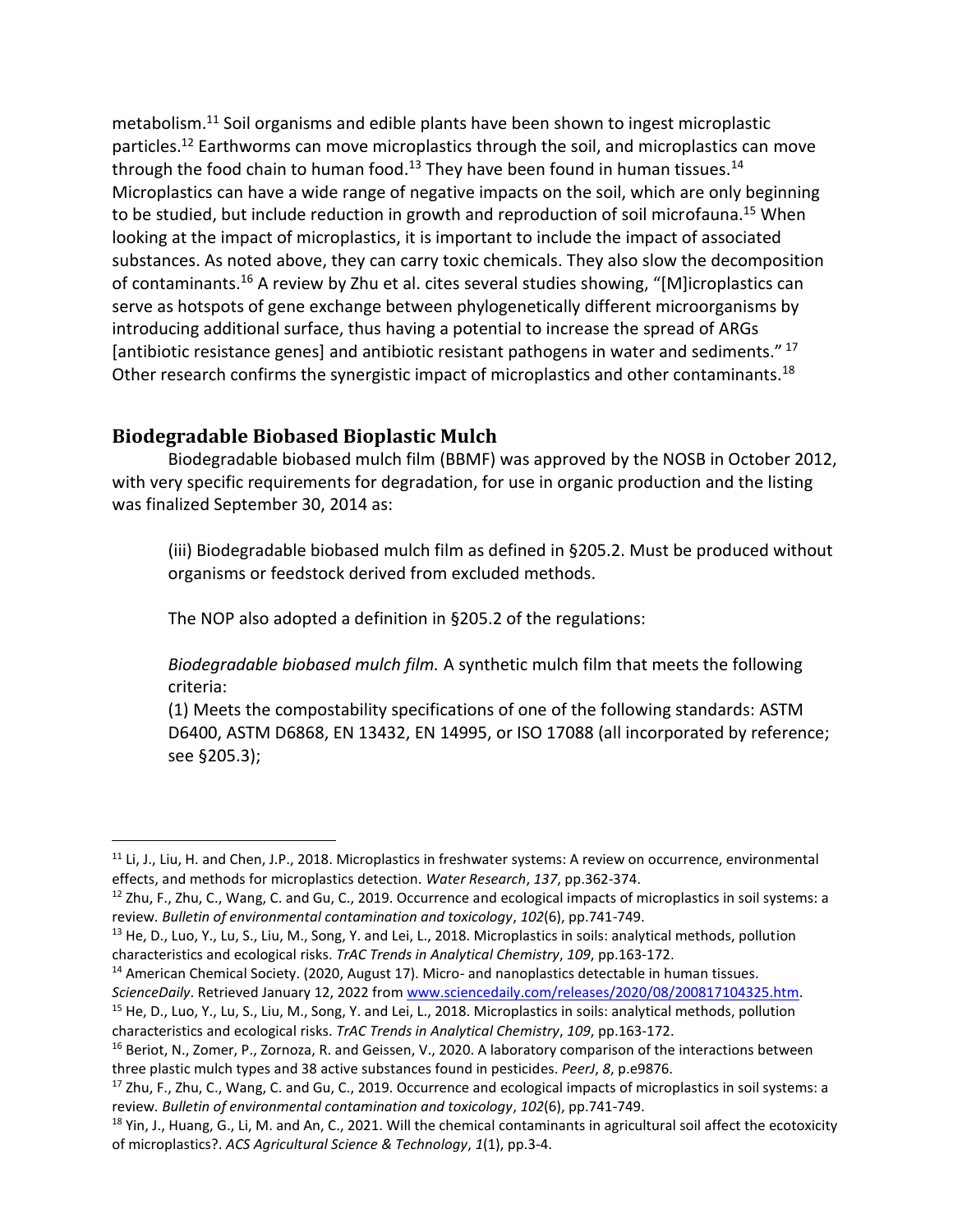(2) Demonstrates at least 90% biodegradation absolute or relative to microcrystalline cellulose in less than two years, in soil, according to one of the following test methods: ISO 17556 or ASTM D5988 (both incorporated by reference; see §205.3); and (3) Must be biobased with content determined using ASTM D6866 (incorporated by reference; see §205.3).

While BBMF was supported enthusiastically by those who saw an opportunity to have the benefits of plastic mulch without the wasteful and labor-intensive practice of carting it off to the landfill at the end of every growing season, others (including Beyond Pesticides) warned that the available products were "not ready for prime time." As predicted, the Organic Materials Research Institute (OMRI) soon announced that no products met the criteria in the National List—that is, 100% biobased and biodegradable. Before long, we were seeing declarations by OMRI, NOP, and the newer members of the NOSB that "there was confusion among Material Review Organizations (MROs) and certification agencies about how much of the feedstocks must be biobased." This is repeated in the CS proposal, which states, "Biodegradable biobased mulch films were approved for placement on the National List of approved synthetics (Biodegradable Mulch Film Made from Bioplastics) without detailing if non-biobased content would be allowed." This so-called confusion existed in spite of clarity from the NOSB in deliberations and listing and despite clarity on the part of NOP in its clarifying memo<sup>19</sup> that the BBMF approved by the NOSB is 100% biobased. It is a misrepresentation of **the previous Board's deliberations and language of the BBMF annotation to suggest that the NOSB and the public was not clear about prohibiting the introduction and incorporation of microplastic particles into soil, the very soil system that is foundational to critical microbial soil life, OFPA, and organic production**. In view of this "confusion," the NOSB at its Fall 2021 meeting voted to change the definition of BBMF to allow bioplastics that are at least 80% biobased in origin.

BBMFs are not removed from the field by the grower. Instead, they are tilled into the soil. The tillage process purposefully creates microplastics, with the intention that the action of soil organisms will degrade these small particles. However, as reported in OMRI's 2016 Supplemental Technical Review (STR), $^{20}$  many growers report that fragments persist in the soil. OMRI reports that research on the eventual fate of biodegradable mulch films is ongoing. There is, nevertheless, research reported by OMRI indicating that the BBMFs do not completely degrade and may degrade more slowly when tilled under the surface, that they contain components that may be hazardous, and particles may adsorb persistent toxins.

#### Synthetic mulches should not replace organic mulches.

Organic mulches have always been central to organic production. The Rodale *Encyclopedia of Organic Gardening*, for example, begins its long entry on "mulch" with this: "A layer of material, preferably organic material, that is placed on the soil surface to conserve moisture, hold down weeds, and ultimately improve soil structure and fertility. As with

<sup>&</sup>lt;sup>19</sup> NOP, January 22, 2015. Policy Memo 15-1. Subject: Biodegradable Biobased Mulch Film. From Miles McEvoy, Deputy Director of NOP.

<sup>20</sup> OMRI, 2016. TR Biodegradable Biobased Mulch Films.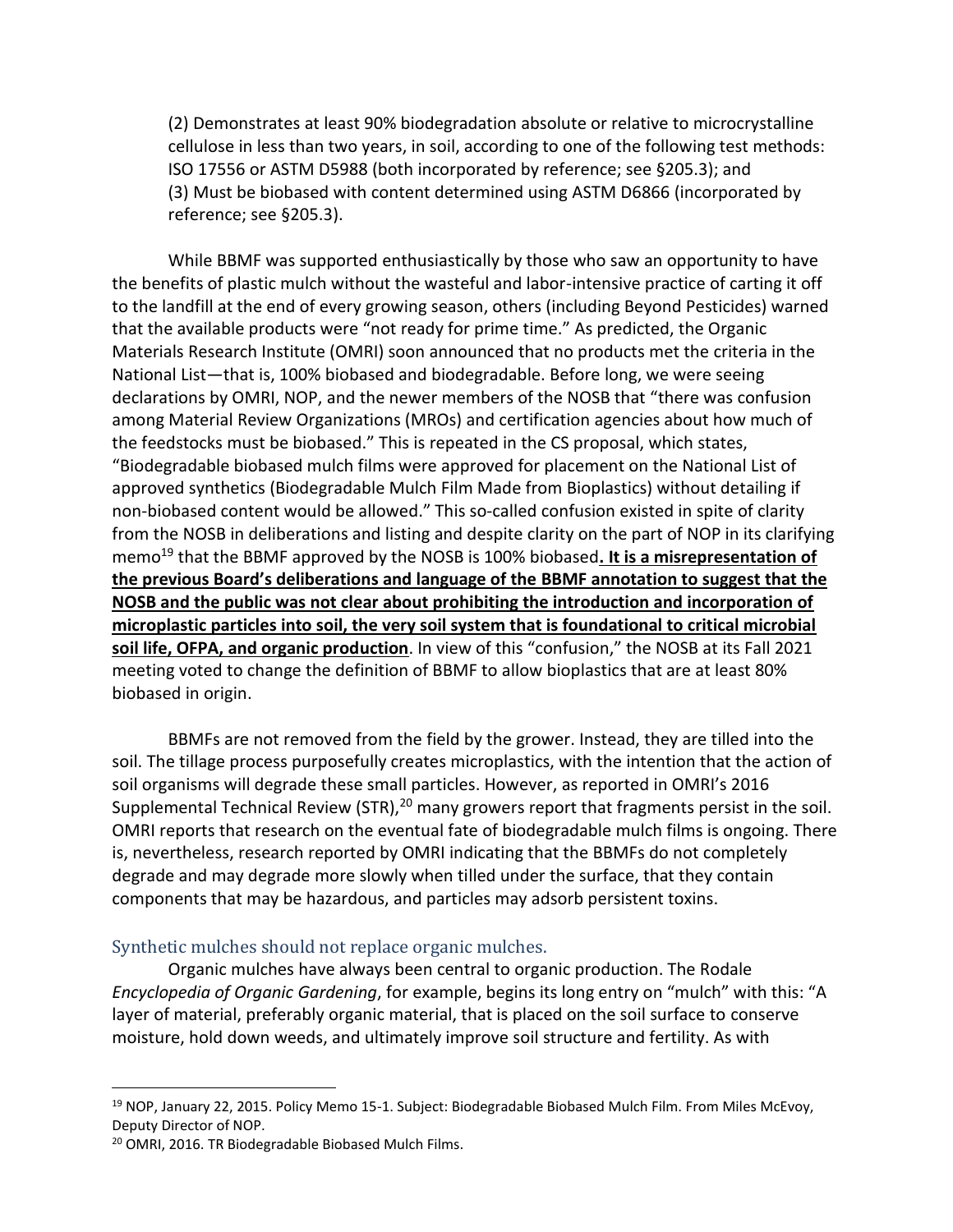composting, mulching is a basic practice in the organic method; it is a practice which nature employs constantly, that of always covering a bare soil."<sup>21</sup>

As stated above, the NOSB Principles of Organic Production and Handling state that the goals of organic agriculture "are met, where possible, through the use of cultural, biological, and mechanical methods, as opposed to using synthetic materials to fulfill specific functions within the system."<sup>22</sup> Thus, reliance on synthetic mulches for functions that can be performed by organic mulch is not compatible with organic production. If soil warming cannot be achieved by organic materials like straw, both the listings for plastic mulch and BBMF should be annotated "for soil warming only."

#### Synthetic materials must meet all of the OFPA criteria.

In order to be included on the National List, synthetic materials must not cause harm from manufacture through disposal, be necessary for organic production, and be consistent with organic production. Avoiding harm from cradle-to-grave impacts requires that BBMF be both biobased and **completely** biodegradable. It appears to us that there is one purpose—soil warming—for which plastic/bioplastic mulches may be judged to be necessary. References to plastic (and lack thereof) in OFPA, NOSB guidance, and traditional organic literature suggest that plastic/bioplastic mulches are not consistent with organic production.

### Environmental and Health Effects

In addition to the newer information about microplastics cited above, the NOSB should consider information available in previous meetings. Two research projects funded by USDA's National Institute of Food and Agriculture Specialty Crop Research Initiative —the first carried out between 2010 and 2013 (SCRI 1) and the second funded for four years beginning 2014 (SCRI 2)— provide much of the data used in the Supplemental Technical Evaluation Report (STR) prepared by the Organic Materials Research Institute (OMRI).

- Current research reports a lack of reliable methods for measuring biomass carbon or carbon residues from the degradation of BMFs, but "one of the current SCRI 2 project goals is to determine how BMFs contribute to the carbon cycle, including the fractions that are bioassimilated, lost to the atmosphere as CO2 via respiration, or converted into stable soil organic carbon: humus." 23
- Researchers observed conflicting results concerning soil organic matter mineralization under BMF.<sup>24</sup>
- Studies conducted under SCRI 1 concluded that factors other than the use of BMF were most important in determining soil quality, and many more factors are being evaluated in the SCRI 2.25

<sup>21</sup> Rodale, J.I. and the staff of Organic Farming and Gardening magazine, 1959. *The Encyclopedia of Organic Gardening*, Rodale Books, Inc., Emmaus, PA. P. 722.

<sup>22</sup> NOSB Recommendation Adopted October 17, 2001.

<sup>&</sup>lt;sup>23</sup> OMRI, 2016. Supplemental Technical Evaluation Report: Biodegradable Biobased Mulch Films. Lines 97-102.

<sup>&</sup>lt;sup>24</sup> OMRI, 2016. Supplemental Technical Evaluation Report: Biodegradable Biobased Mulch Films. Lines 118-134.

<sup>&</sup>lt;sup>25</sup> OMRI, 2016. Supplemental Technical Evaluation Report: Biodegradable Biobased Mulch Films. Lines 180-197.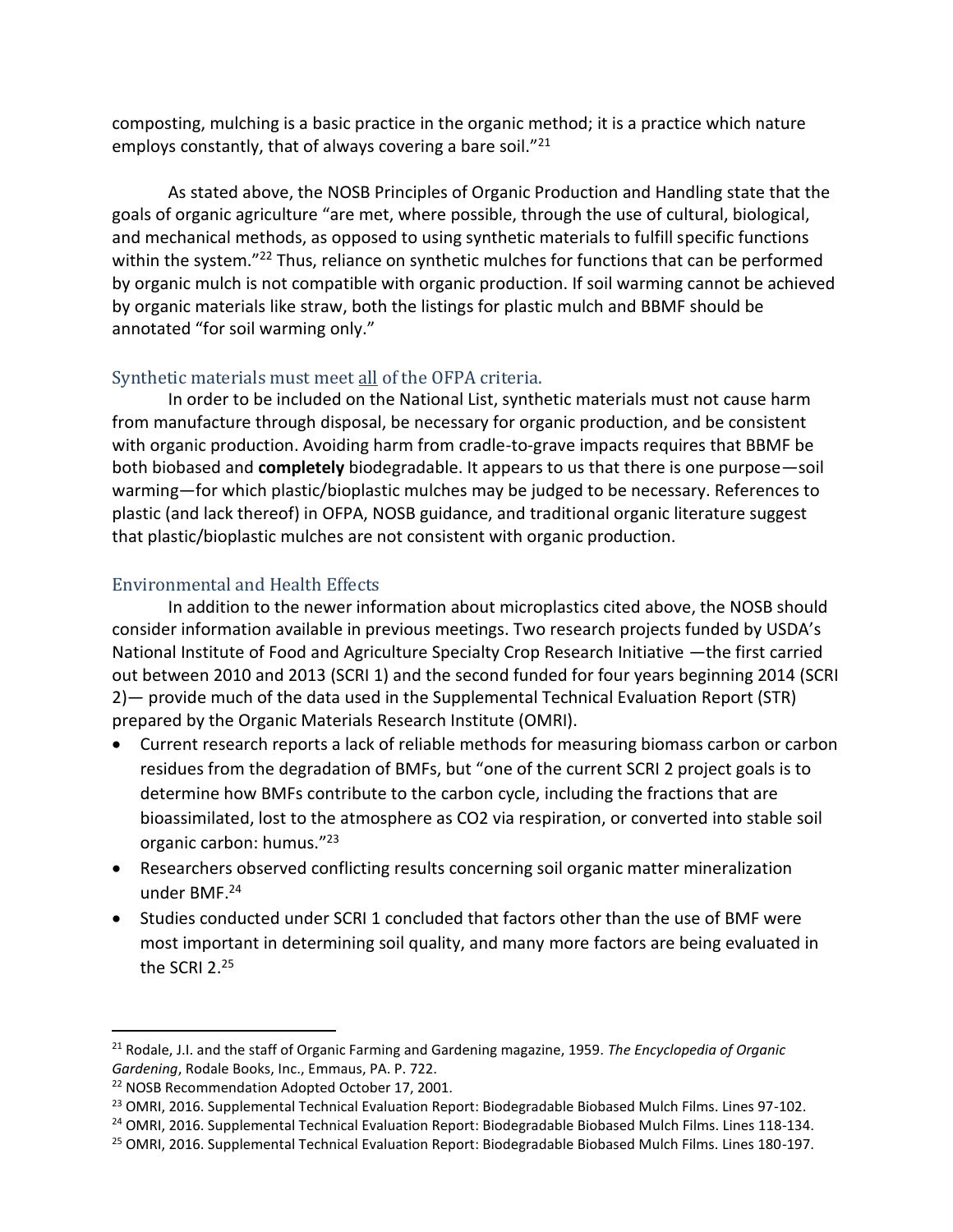- There is scant evidence on ecotoxicity of the degrading BMFs, and what exists is equivocal. More research is underway as part of SCRI 2.26
- Cumulative impacts of continued use of BMFs is also uncertain. The STR reports on research by Brodhagen et al., who looked at the potential for long-term accumulation of fragments with continued use of BMFs that pass the ISO 17088 (2012) and ASTM D6400-12 (2012) composting standards. They report that the biodegradability standards of these tests would permit the accumulation of small plastic fragments (< 2.0 mm), as well as up to 49% of the concentration of regulated metals allowed for sludges, fertilizers and composts. A new testing standard under consideration for aerobically biodegradable plastics in a soil environment, ASTM WK29802 (2014), would result in similar conditions: persistence of 10% of the plastic mass after 2 years for each constituent present in the material at a concentration of more than 1%. With their assumptions, the authors calculate that, if any portion of the remaining 10% represents recalcitrant polymers, metals or untested components, they will accumulate with repeated applications in the soil in a manner that can be estimated.<sup>27</sup>
- Similarly, the STR reports, "There is a lack of specific evidence in the current scientific literature to show that the breakdown of BMF polymers adversely affects soil and plant life or subsequently grazing livestock. . . Although these studies did not uncover significant impacts of BMF degradation products on soil or plant life, it is generally accepted that any such impacts are poorly understood and need further study. Regarding livestock that that would graze crop residues or forages grown subsequent to the use of BMFs, Brodhagen et al. (2015) report that it is unknown what effect the ingestion of plastics has on terrestrial organisms. It has been noted that plastics can absorb pesticides and other contaminants such as mycotoxins in the environment."<sup>28</sup>
- The STR reports variation in decomposition of BMFs is affected by soil temperature, moisture, pH, nitrogen content, native microbial populations, and type of BMF.<sup>29</sup>
- The STR states, "It is currently unknown whether complete degradation of BMF is possible." There are many intermediates produced in decomposition. "The effect of BMF additives, processing aids and their metabolites which are released into the environment during BMF degradation have not been extensively addressed in the scientific literature." "Breakdown of a BMF polymer could potentially result in the release of nutrient elements such as nitrogen, with potential implications as a fertilizer or cause of toxicity, as in the case of ammonium, though such a scenario is more likely to occur in composted mulches." "Research related to the risks and benefits of carbon emissions during microbial breakdown of biodegradable mulches has yet to be undertaken; however, increased mineralization of soil organic matter due to elevated temperature and moisture has been cited as a source of increased greenhouse gas emissions."<sup>30</sup>

<sup>28</sup> OMRI, 2016. Supplemental Technical Evaluation Report: Biodegradable Biobased Mulch Films. Lines 271-295.

<sup>&</sup>lt;sup>26</sup> OMRI, 2016. Supplemental Technical Evaluation Report: Biodegradable Biobased Mulch Films. Lines 200-219.

<sup>&</sup>lt;sup>27</sup> OMRI, 2016. Supplemental Technical Evaluation Report: Biodegradable Biobased Mulch Films. Lines 245-253.

<sup>&</sup>lt;sup>29</sup> OMRI, 2016. Supplemental Technical Evaluation Report: Biodegradable Biobased Mulch Films. Lines 313-377.

<sup>30</sup> OMRI, 2016. Supplemental Technical Evaluation Report: Biodegradable Biobased Mulch Films. Lines 383-436.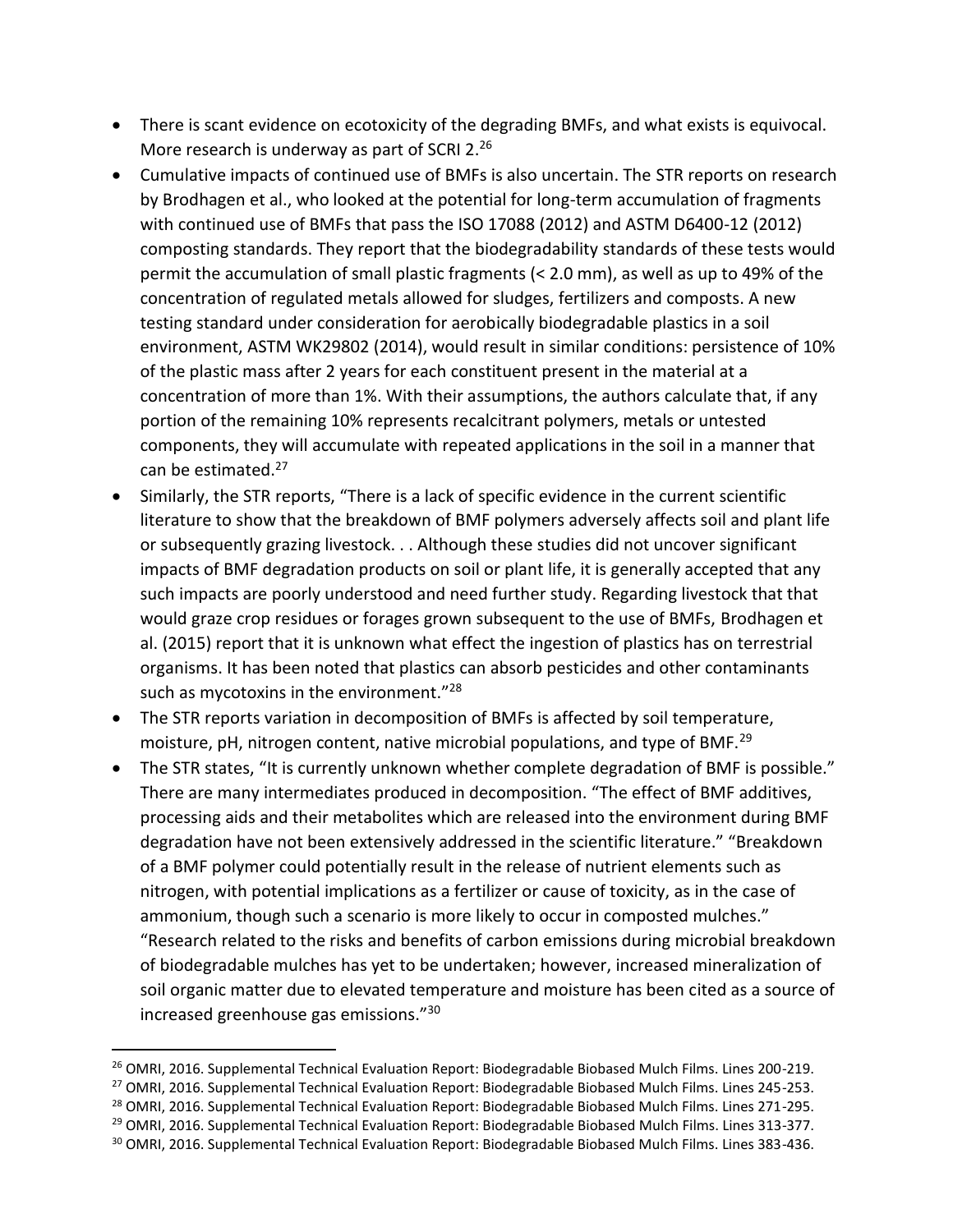In summarizing the research on the impacts on soil health, the STR states, "These findings suggest that the effects of BMF degradation on soil quality will vary substantially based on a combination of factors, including the type of BMF used, location, cropping system and time since mulch incorporation."<sup>31</sup> Thus, the NOSB should not depend solely upon the American Society for Testing and Materials (ASTM) standards for compostability and degradability when establishing organic standards. ASTM standards are based on lab tests rather than field tests, and thus are not helpful in setting standards relating to on-farm conditions. The optimal conditions used in the lab would not likely be found in agricultural fields between growing seasons, and certainly do not account for variations in environmental and climatic conditions.

The NOSB does not, therefore, have information to determine that BBBM, as currently formulated, meets the OFPA criterion of lack of negative effects on human health and the environment.

#### **Essentiality of BBBM**

Since the studies that are in progress to address the many unknowns associated with the effects of BBBM on soils and the ecosystem will still require time to complete, the NOSB should use the opportunity to further investigate other ways of meeting the needs served by plastic mulches. To the extent that plastic mulch is used for weed control, natural mulches and cover crops can accomplish the job in a way that appears to be more compatible with organic production.<sup>32</sup>

#### **Compatibility with Organic Production**

#### Routine use of synthetic materials

The NOSB Principles of Organic Production and Handling<sup>33</sup> state:

Organic agriculture is an ecological production management system that promotes and enhances biodiversity, biological cycles, and soil biological activity. It emphasizes the use of management practices in preference to the use of off-farm inputs, taking into account that regional conditions require locally adapted systems. These goals are met, where possible, through the use of cultural, biological, and mechanical methods, as opposed to using synthetic materials to fulfill specific functions within the system.

The routine use of synthetic inputs do not appear to be consistent with this principle. This applies to non-biodegradable plastic as well as BBBM.

#### Removal

The biogradable biobased mulch film, which was originally petitioned as "biodegradable plastic mulch made from bioplastics" is, regardless of all the qualifiers, a synthetic plastic. As such, it is subject to the OFPA restriction that prohibits the use of "plastic mulches, unless such

<sup>31</sup> OMRI, 2016. Supplemental Technical Evaluation Report: Biodegradable Biobased Mulch Films. Lines 58-60. <sup>32</sup> See Jeff Moyer, 2011. *Organic No-Till Farming*. Acres USA, Austin, TX. 2012 TR on Biodegradable Mulch Film Made from Bioplastics. Lines 684-721.

<sup>33</sup> Adopted October 2001. See 2016 Policy and Procedures Manual, pp. 37-38.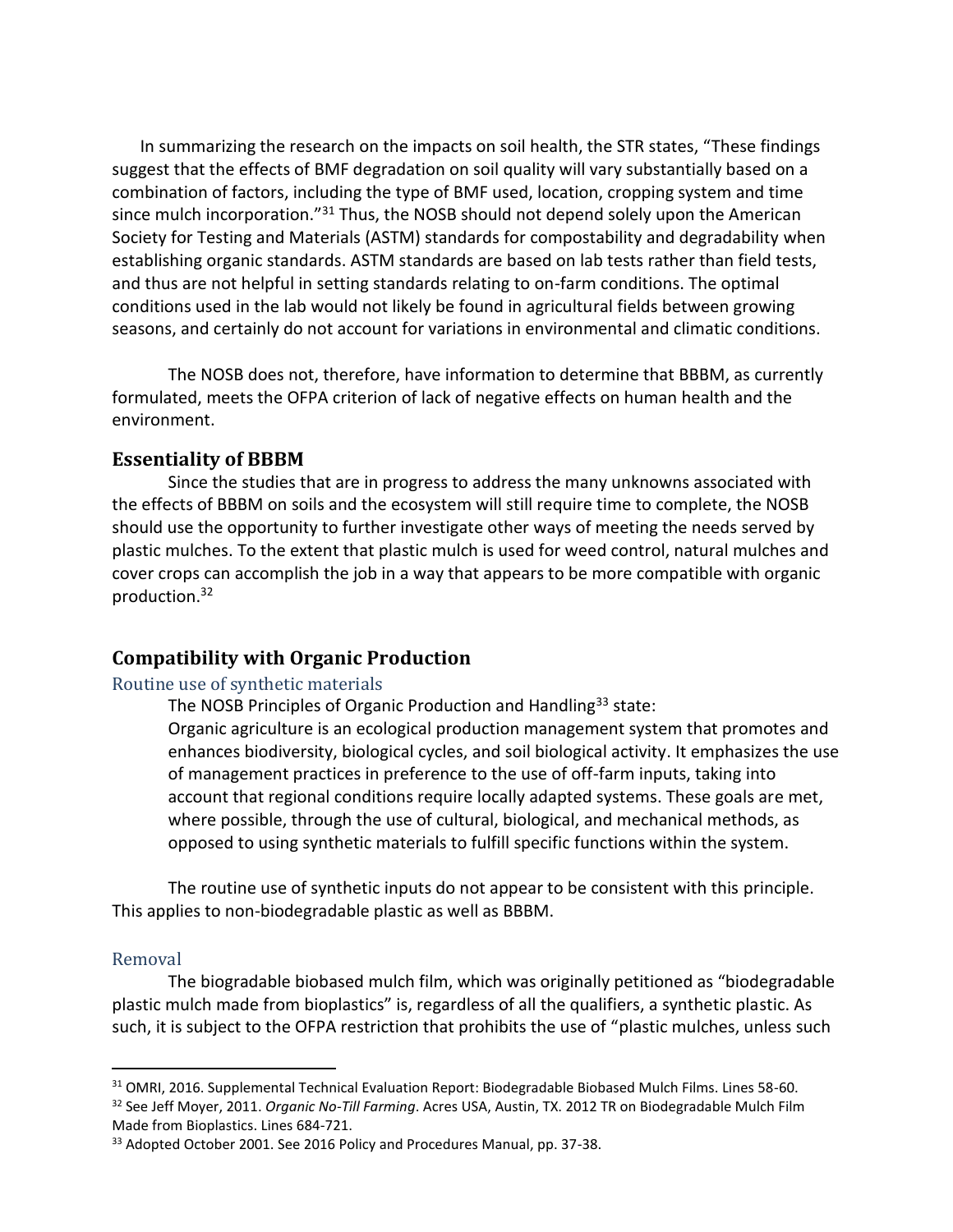mulches are removed at the end of each growing or harvest season." (OFPA §6508(c)(2)) We agree with those who propose that complete degradation (not necessarily complete mineralization) would qualify as "removal." Unfortunately, we do not believe that the biodegradability/compostability criteria in the regulation are adequate to ensure biodegradability within the timeframe of OFPA. Further research is needed to determine the appropriate criteria for biodegradability –and hence, removal. This is particularly important since NOP's regulation inappropriately removes the NOSB requirement for producers to take the appropriate steps to ensure biodegradation in the timeframe allowed by OFPA.

The standard for biodegradation must be removal at the end of each growing or harvest season. Neither the standard put into regulation by NOP nor the standards proposed by the NOSB appear to be adequate to ensure complete removal. They do not address the wide range of conditions found on organic farms. A short review of the current state of affairs with respect to biodegradable biobased bioplastic mulches states, 34

Many types of mulch claiming to be biodegradable are actually compostable, and fulfill the requirements of ASTM D6400, or related standards. Moreover, no standard currently exists for measuring the biodegradability of plastics buried in soil under field soil conditions. To meet this need for measuring biodegradability within the soil, ASTM is developing a standard through a specification (Work Item 29802) entitled "Aerobically Biodegradable Plastics in the Soil Environment" (Ramani Narayan, ASTM Fellow, personal communication). In this new standard, biodegradable mulches must break down into  $CO<sub>2</sub>$ , water and environmentally benign substances within one or two years, leaving no harmful residues. The ability of existing and emerging biodegradable plastic mulch products to meet these criteria in the soil environment is still being researched.

Therefore, and as discussed in the STR, we believe that it is not yet possible to establish adequate criteria that can be implemented by materials review organizations, certifiers, and growers that will ensure biodegradability to the extent required by OFPA.

#### **Conclusion**

BBMFs do not meet OFPA criteria—with or without the definition change made at the Fall 2021 meeting. Therefore, they should be allowed to sunset from the National List.

### **Boric acid**

**205.601(e) As insecticides (including acaricides or mite control). (3) Boric acid - structural pest control, no direct contact with organic food or crops.** 

Although boric acid has long been considered a "least-toxic" pesticide when placed in traps as non-volatile bait or gel formulations that eliminate direct exposure, its use as a dust in

<sup>34</sup> Corbin, A., Miles, C., Cowan, J., Hayes, D., Inglis, D., and Dorgan, J. 2013. Using biodegradable plastics as agricultural mulches. Washington State University Extension Fact Sheet: FS103E. Available at: [http://cru.cahe.wsu.edu/CEPublications/FS103E/FS103E.pdf.](http://cru.cahe.wsu.edu/CEPublications/FS103E/FS103E.pdf)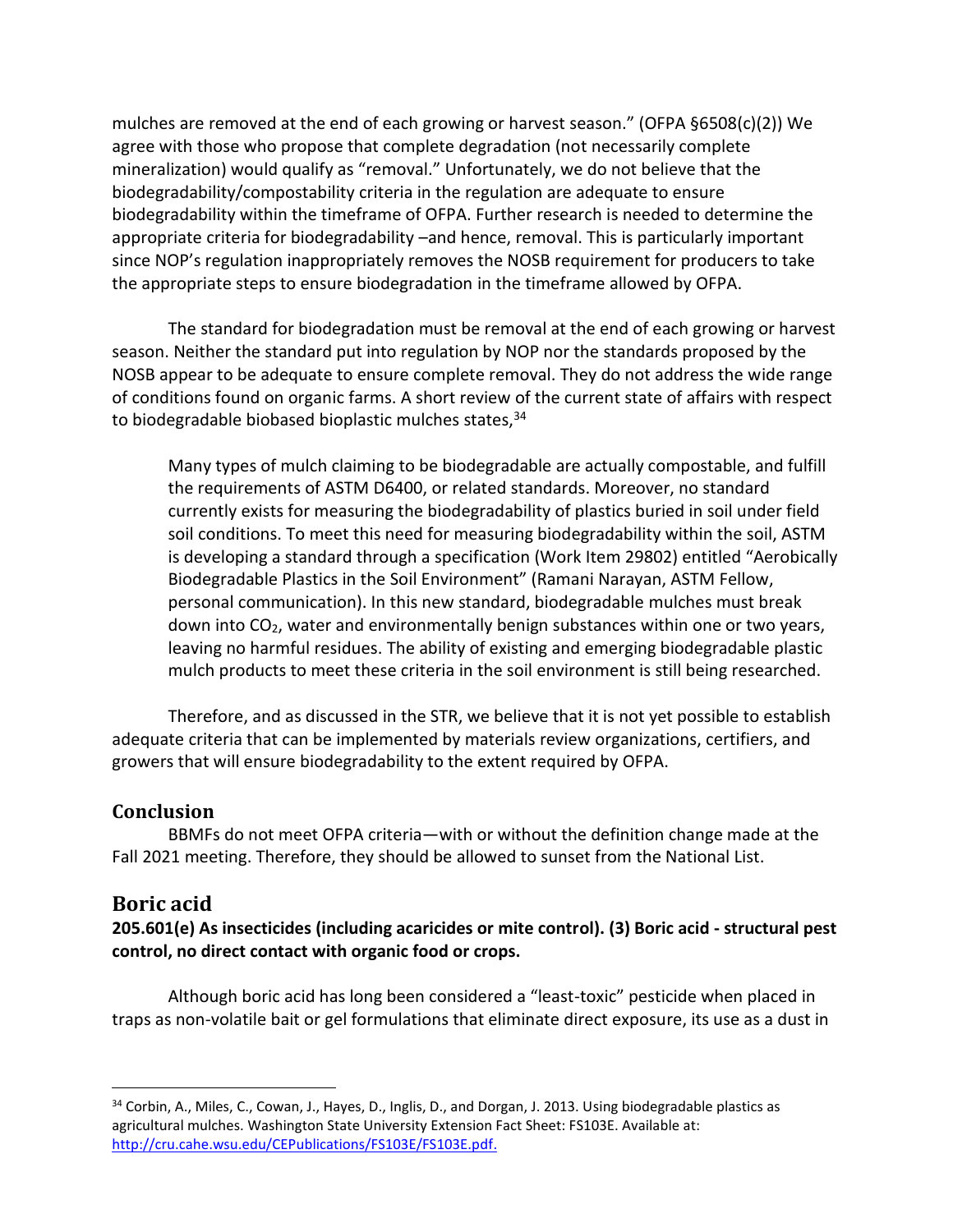structures results in exposure and hazards for exposed people. There are alternative materials and practices that may be less harmful.

### **Environmental and Health Hazards**

Boric acid is harmful to humans and the environment. It is a reproductive toxicant, a suspected endocrine disruptor, and toxic to plants and animals. Borax mining results in environmental damage and threatens worker health. 35

Inhalation exposure from mining exposure has been documented to cause respiratory irritation such as dryness of the mouth, nose, or throat, dry cough, nose bleeds, and sore throat. <sup>36</sup> Reduction in sperm production has been found in both humans and experimental animals.<sup>37</sup> Other reproductive effects that have been documented include reduced success of pregnancy, reduced birth weight, and birth defects.<sup>38</sup> Consistent with its effects on sperm, boric acid has been shown to reduce testosterone levels.<sup>39</sup>

### **Essentiality**

Boric acid is not essential. Natural alternatives include diatomaceous earth<sup>40</sup> and boiling water.<sup>41</sup> Management practices include sanitation, exclusion, sticky barriers, sticky traps<sup>42</sup> and removal of host plants for aphids.<sup>43</sup>

### **Compatibility**

As an unnecessary toxic synthetic input with nontoxic alternatives, boric acid is not compatible with organic production practices.

## **Conclusion**

With the challenging issues of health and environmental/mining impacts and available alternative materials and practices that may be less harmful, if boric acid remains on the National List, it should be further annotated, "for use only as bait in traps or in gel

<sup>35</sup> "How Green are Boron Cleansers?" Scientific American, 2009. [http://www.scientificamerican.com/article/how](http://www.scientificamerican.com/article/how-green-are-boron-cleansers/)[green-are-boron-cleansers/.](http://www.scientificamerican.com/article/how-green-are-boron-cleansers/)

<sup>&</sup>lt;sup>36</sup> Agency for Toxic Substances and Disease Registry (ATSDR), 2010. Toxicological Profile for Boron.

<sup>&</sup>lt;sup>37</sup> Agency for Toxic Substances and Disease Registry (ATSDR), 2010. Toxicological Profile for Boron.

<sup>&</sup>lt;sup>38</sup> Agency for Toxic Substances and Disease Registry (ATSDR), 2010. Toxicological Profile for Boron. Caroline Cox, 2004. Pesticide Factsheet: Boric Acid and Borates.

[https://d3n8a8pro7vhmx.cloudfront.net/ncap/pages/26/attachments/original/1428423318/boricacid.pdf?142842](https://d3n8a8pro7vhmx.cloudfront.net/ncap/pages/26/attachments/original/1428423318/boricacid.pdf?1428423318) [3318.](https://d3n8a8pro7vhmx.cloudfront.net/ncap/pages/26/attachments/original/1428423318/boricacid.pdf?1428423318) 

<sup>&</sup>lt;sup>39</sup> Caroline Cox, 2004. Pesticide Factsheet: Boric Acid and Borates.

[https://d3n8a8pro7vhmx.cloudfront.net/ncap/pages/26/attachments/original/1428423318/boricacid.pdf?142842](https://d3n8a8pro7vhmx.cloudfront.net/ncap/pages/26/attachments/original/1428423318/boricacid.pdf?1428423318) [3318.](https://d3n8a8pro7vhmx.cloudfront.net/ncap/pages/26/attachments/original/1428423318/boricacid.pdf?1428423318)

<sup>40</sup> TAP, p. 10.

<sup>41</sup> Beyond Pesticides, ManageSafe: Ants. [http://www.beyondpesticides.org/resources/managesafe/choose-a](http://www.beyondpesticides.org/resources/managesafe/choose-a-pest?pestid=7)[pest?pestid=7.](http://www.beyondpesticides.org/resources/managesafe/choose-a-pest?pestid=7) Northwest Coalition for Alternatives to Pesticides (NCAP), Ants.

https://d3n8a8pro7vhmx.cloudfront.net/ncap/pages/45/attachments/original/1428428614/ants.pdf?1428428614 <sup>42</sup> TAP, p. 10.

<sup>43</sup> Beyond Pesticides, ManageSafe: Ants. [http://www.beyondpesticides.org/resources/managesafe/choose-a](http://www.beyondpesticides.org/resources/managesafe/choose-a-pest?pestid=7)[pest?pestid=7.](http://www.beyondpesticides.org/resources/managesafe/choose-a-pest?pestid=7) Northwest Coalition for Alternatives to Pesticides (NCAP), Ants.

[https://d3n8a8pro7vhmx.cloudfront.net/ncap/pages/45/attachments/original/1428428614/ants.pdf?1428428614.](https://d3n8a8pro7vhmx.cloudfront.net/ncap/pages/45/attachments/original/1428428614/ants.pdf?1428428614)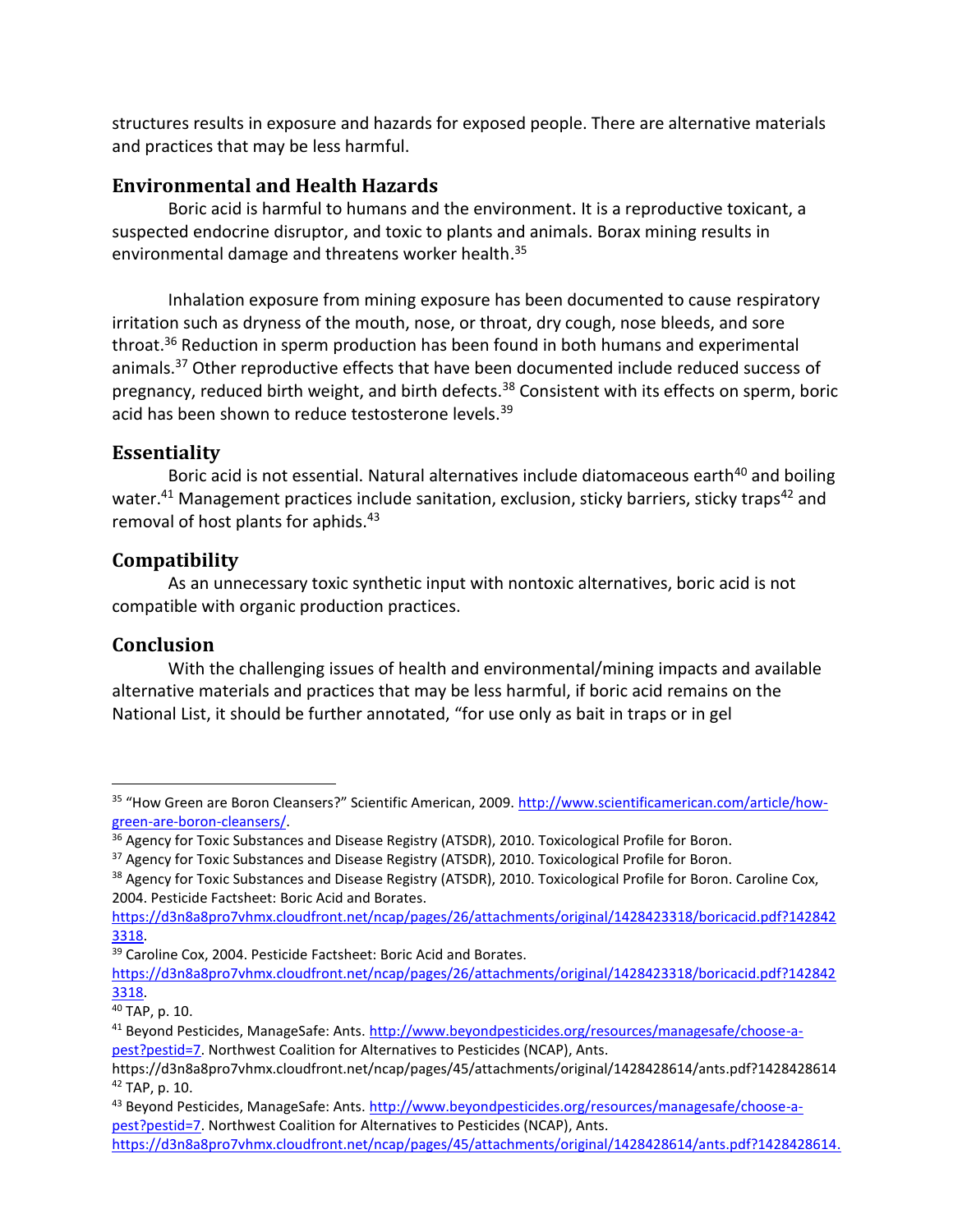formulations." We urge that consideration of an annotation to the listing be placed on the CS work agenda.

### **Elemental sulfur §205.601(h) As slug or snail bait. (2) Elemental sulfur.**

The technical documentation for this petition does not support listing on §205.601 as a molluscicide. There is a Technical Advisory Panel (TAP) review from 1995 and a Technical Review (TR) for livestock use from 2017. As will be seen below, the TAP does not support the use of sulfur on crops. The TR does not address crucial issues associated with crop use. **The**  2018 Technical Review is overly dependent on EPA as a resource. If EPA's judgments were to be trusted, we could just rely on pesticide registration. In view of this documentation and additional documentation we have found, Beyond Pesticides opposes the listing of sulfur as a molluscicide.

### **Sulfur presents environmental risks.**

Application instructions of the sulfur molluscicide call for broadcasting around plants and in planted areas, where it can have a negative impact on a range of organisms. The 1995 TAP Review says, "It is one of the most toxic fungicides to beneficial gastropods, and even compared to most insecticides, it does not do that well." Specific effects of sulfur to beneficial (pest control) organisms in the agroecosystem have been rated as: low to high impacts on predatory mites, high impacts on parasitoids, low to moderate impact on general predators.<sup>44</sup>

### **Secret ingredients present unknown hazards.**

The petitioner's product is 1% sulfur. Other ingredients are not identified, except: "This product contains iron, which may stain surfaces such as sidewalks, patios, wooden decks, driveways, and clothing."

"This product is a unique blend of the active ingredient, sulfur, with slug and snail bait additives."<sup>45</sup>

In view of the use of iron compounds (ferric phosphate and ferric phosphate complexed with EDTA and related agents) as molluscicides, it makes sense to ask what makes up the 99% of the product that is not sulfur. In the case of ferric phosphate, the NOSB learned that it was only effective when reacted with (complexed with) EDTA.<sup>46</sup> Although we do not know whether EDTA or other chelators are contained in the secret ingredients that comprise 99% of the sulfur

<sup>44</sup> UC Davis, IPM Online, Sulfur [http://www.ipm.ucdavis.edu/TOOLS/PNAI/pnaishow.php?id=67.](http://www.ipm.ucdavis.edu/TOOLS/PNAI/pnaishow.php?id=67)

<sup>45</sup> Petition, OR-CAL BIO-SUL Slug and Snail Bait label.

<sup>46</sup> Ferric Phosphate, Petition to Remove NOSB Recommendation October, 2016.

[https://www.ams.usda.gov/sites/default/files/media/Ferric%20Phosphate%20to%20be%20removed%20Formal%](https://www.ams.usda.gov/sites/default/files/media/Ferric%20Phosphate%20to%20be%20removed%20Formal%20Rec.pdf) [20Rec.pdf.](https://www.ams.usda.gov/sites/default/files/media/Ferric%20Phosphate%20to%20be%20removed%20Formal%20Rec.pdf) Ferric Phosphate Supplemental Technical Review, July 2016.

[https://www.ams.usda.gov/sites/default/files/media/Ferric%20Phosphate%20to%20be%20removed%20Supplem](https://www.ams.usda.gov/sites/default/files/media/Ferric%20Phosphate%20to%20be%20removed%20Supplemental%20TR.pdf) [ental%20TR.pdf.](https://www.ams.usda.gov/sites/default/files/media/Ferric%20Phosphate%20to%20be%20removed%20Supplemental%20TR.pdf)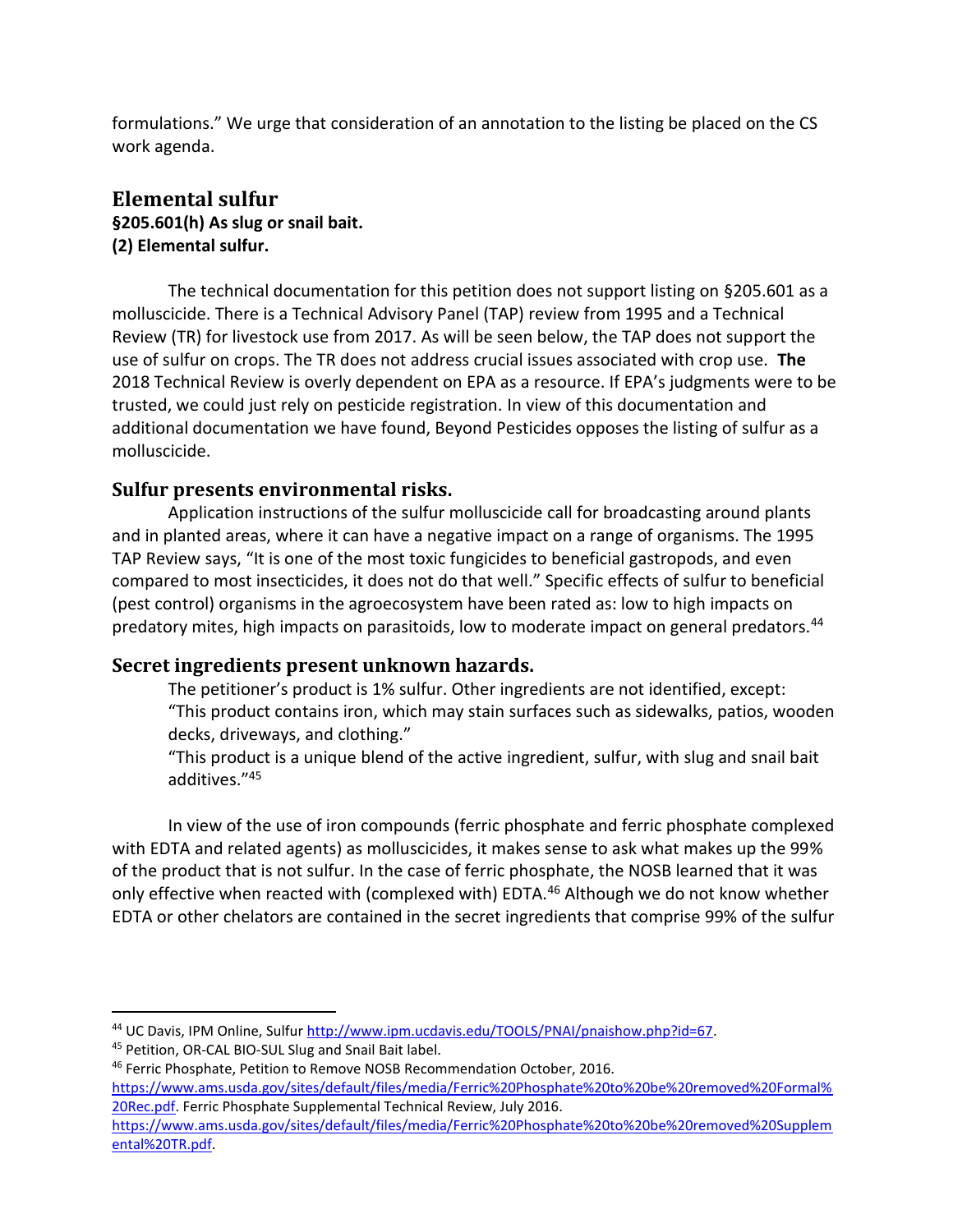molluscicide product, if they are present, they have a significant effect in increasing leaching and plant uptake of heavy metals.<sup>47</sup>

### **Sulfur is not essential as a molluscicide.**

Research presented in the petition shows the petitioner's sulfur product to be equal in efficacy to the ferric phosphate molluscicide Sluggo. In addition, the 2010 TR for ferric phosphate identified alternative substances and practices, and more have been identified by organic growers.<sup>48</sup>

### **Conclusion**

Beyond Pesticides concludes that sulfur should be sunsetted as a molluscicide because it is hazardous to the environment and is not essential.

## **Copper sulfate and Coppers, fixed**

#### **§205.601(i) As plant disease control.**

**(2) Coppers, fixed—copper hydroxide, copper oxide, copper oxychloride, includes products exempted from EPA tolerance,** *Provided,* **That, copper-based materials must be used in a manner that minimizes accumulation in the soil and shall not be used as herbicides.**

#### **§205.601(i) As plant disease control.**

#### **(3) Copper sulfate—Substance must be used in a manner that minimizes accumulation of copper in the soil.**

Beyond Pesticides does not propose the delisting of coppers. These comments point out the need for careful review of specific use patterns, which requires information about how these products are actually used by organic growers.

### **The conditions requiring the use of coppers must be reviewed.**

OFPA requires that materials on the National List be itemized "by specific use or application."

Copper is viewed as an essential tool in organic agriculture by many who practice organic farming. Although there are many documented environmental and health impacts of copper products, the environmental impacts vary not only with use, but with soil type. There are many soils that are low in copper, and an increase that results from the pesticidal use of copper may be beneficial in those cases. However, compatibility with sustainable agriculture is a criterion for organic materials review, and European vineyards attest to the impacts of copper

 $47$  Chen, Y., Li, X. and Shen, Z., 2004. Leaching and uptake of heavy metals by ten different species of plants during an EDTA-assisted phytoextraction process. Chemosphere, 57(3), pp.187-196. <sup>48</sup> Ferric phosphate TR, lines 509-537

<https://www.ams.usda.gov/sites/default/files/media/Ferric%20Phosphate%20to%20be%20removed%20TR.pdf> . Rodale's OrganicLife, 6 Tricks To Wipe Out Snails And Slugs In Your Garden Naturally. [https://www.rodalesorganiclife.com/garden/remove-slugs-naturally.](https://www.rodalesorganiclife.com/garden/remove-slugs-naturally)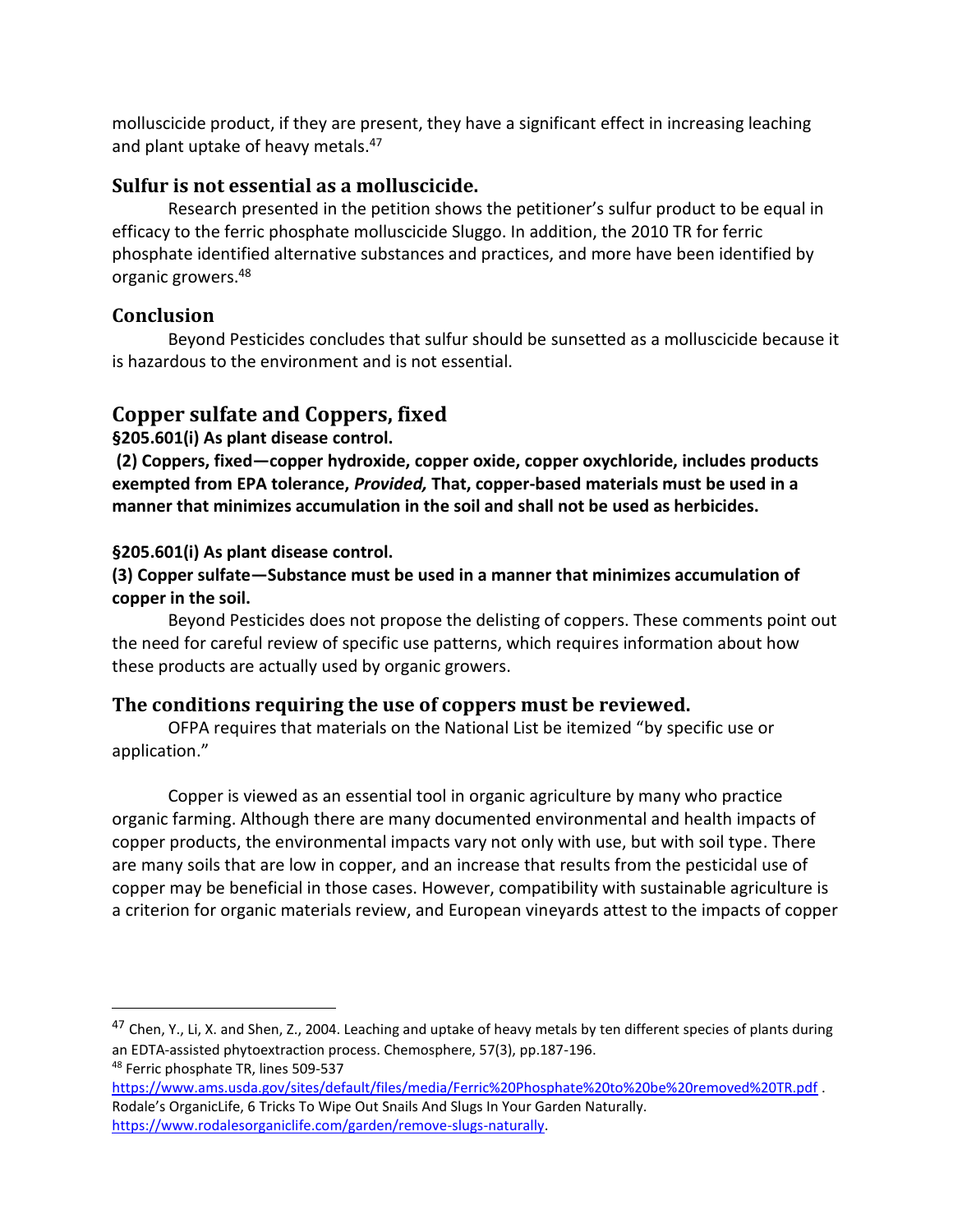after 100 years of application.<sup>49</sup> Critics of organic production point to the allowed use of copper products as "proof" that organic methods are no less hazardous than nonorganic, chemicalintensive methods.<sup>50</sup>

Fungicides are among the most hazardous of all pesticides in terms of human toxicity. Many are carcinogenic. Copper-based fungicides are less hazardous than most, and organic farmers challenged by diseases often consider them essential. However, organic farmers who do rely on copper materials do so without a specific listing of the allowed uses, as is required by OFPA.<sup>51</sup> The NOSB is limited in its ability to evaluate the health and environmental impacts of copper, with its range of use patterns, or its essentiality, lacking identification of permitted uses, which would allow the NOSB to judge the materials based on specific needs and alternative practices or materials. Without a firm foundation for NOSB decisions, the National Organic Program (NOP) cannot ensure that uses of copper (i) meet the standards of OFPA in protecting the health of workers, consumers, and the ecosystem, and (ii) are based on data or information that supports claims of essentiality.

#### **Copper products are toxic and persistent.**

Copper compounds are toxic, and this particularly poses risks to workers. Toxicity is described in the 2001 TAP lines 144-191,

Acute toxicity: The oral LD50 of copper is 472 mg/kg in rats. Copper sulfate is caustic and acute toxicity is largely due to this property. The lowest dose of copper sulfate that has been toxic when ingested by humans is 11 mg/kg. Ingestion of copper sulfate is often

David Derbyshire, 2008. "Thousands of tons of organic food produced using toxic chemicals,"

[http://www.dailymail.co.uk/news/article-505427/Thousands-tons-organic-food-produced-using-toxic](http://www.dailymail.co.uk/news/article-505427/Thousands-tons-organic-food-produced-using-toxic-chemicals.html)[chemicals.html.](http://www.dailymail.co.uk/news/article-505427/Thousands-tons-organic-food-produced-using-toxic-chemicals.html)

<sup>49</sup> 2011 Copper Sulfate and Other Copper Products Technical Review, lines 535-537. "Vineyard soils in Europe, which have seen intensive use of copper sulfate containing Bordeaux mixtures for 100 years, have concentrations ranging from 100-1,500 mg/kg in soil (Besnard et al., 2001)."

<sup>&</sup>lt;sup>50</sup> See, for example: Christie Wilcox, 2011. Mythbusting 101: Organic Farming > Conventional Agriculture. [http://blogs.scientificamerican.com/science-sushi/2011/07/18/mythbusting-101-organic-farming-conventional](http://blogs.scientificamerican.com/science-sushi/2011/07/18/mythbusting-101-organic-farming-conventional-agriculture/)[agriculture/.](http://blogs.scientificamerican.com/science-sushi/2011/07/18/mythbusting-101-organic-farming-conventional-agriculture/)

Steve Savage. An Unlikely Pair: "Heavy Metal" and "Organic Produce" [http://redgreenandblue.org/2010/09/27/an](http://redgreenandblue.org/2010/09/27/an-unlikely-pair-heavy-metal-and-organic-produce/)[unlikely-pair-heavy-metal-and-organic-produce/.](http://redgreenandblue.org/2010/09/27/an-unlikely-pair-heavy-metal-and-organic-produce/)

Rob Johnston, 2008. "The great organic myths: Why organic foods are an indulgence the world can't afford" [http://www.independent.co.uk/environment/green-living/the-great-organic-myths-why-organic-foods-are-an](http://www.independent.co.uk/environment/green-living/the-great-organic-myths-why-organic-foods-are-an-indulgence-the-world-cant-afford-818585.html)[indulgence-the-world-cant-afford-818585.html.](http://www.independent.co.uk/environment/green-living/the-great-organic-myths-why-organic-foods-are-an-indulgence-the-world-cant-afford-818585.html)

Fox News, 2008. "Organic Food Offers Little More Than Peace of Mind, Critics Say,"

[http://www.foxnews.com/story/2008/10/04/organic-food-offers-little-more-than-peace-mind-critics-sa-](http://www.foxnews.com/story/2008/10/04/organic-food-offers-little-more-than-peace-mind-critics-sa-346245969/)[346245969/.](http://www.foxnews.com/story/2008/10/04/organic-food-offers-little-more-than-peace-mind-critics-sa-346245969/)

In its publication "Criticisms and Frequent Misconceptions about Organic Agriculture: The Counter-Arguments," IFOAM (International Federation of Organic Agriculture Movements), includes "Misconception Number 7: Organic farming uses pesticides that damage the environment: natural pesticides are more dangerous than conventional pesticides because they are less efficient and therefore require the application of huge quantities. This is also true for fungicide (e.g., organic grape producers contaminate the soils with large quantities of copper because they are not allowed to use modern fungicides). In addition, some organic pesticides are as poisonous as synthetic ones (e.g., nicotine and pyrethrum)." [http://infohub.ifoam.org/sites/default/files/page/files/misconceptions\\_compiled.pdf.](http://infohub.ifoam.org/sites/default/files/page/files/misconceptions_compiled.pdf)

<sup>51</sup> OFPA §6517(b) The list established under subsection (a) of this section shall contain an itemization, by specific use or application, of each synthetic substance permitted under subsection (c)(1) of this section or each natural substance prohibited under subsection (c)(2) of this section.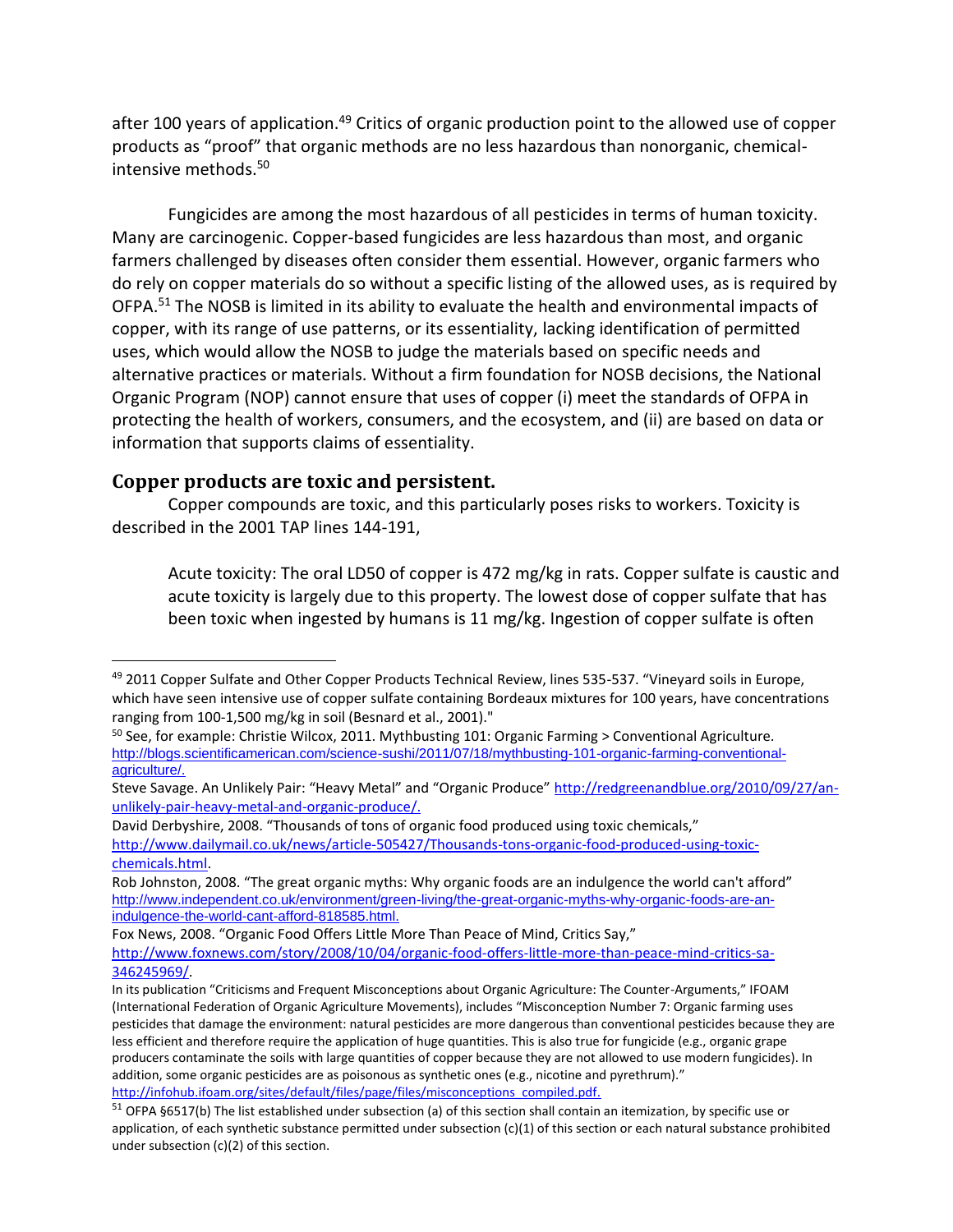not toxic because vomiting is automatically triggered by its irritating effect on the gastrointestinal tract. Symptoms are severe, however, if copper sulfate is retained in the stomach, as in the unconscious victim. . . Copper sulfate can be corrosive to the skin and eyes. It is readily absorbed through the skin and can produce a burning pain, as well as the other symptoms of poisoning resulting from ingestion. Examination of copper sulfate-poisoned animals showed signs of acute toxicity in the spleen, liver, and kidneys. Injury may also occur to the brain, liver, kidneys, and gastrointestinal tract in response to overexposure to this material. Some of the signs of poisoning that occurred after 1-12 g of copper sulfate was swallowed include: a metallic taste in the mouth, burning pain in the chest and abdomen, intense nausea, repeated vomiting, diarrhea, headache, sweating, shock, and discontinued urination leading to yellowing of the skin. Injury to the brain, liver, kidneys, stomach, and intestinal linings may also occur in copper sulfate poisoning. It is readily absorbed through the skin and will give the above symptoms. Contact with skin causes burns and also acts as a sensitizer. Later exposure can cause allergic reactions (Kamrin 1997; Extoxnet).

Chronic toxicity: Vineyard sprayers experienced liver disease after 3 to 15 years of exposure to copper sulfate solution in Bordeaux mixture. Long-term effects are more likely in individuals with Wilson's disease, a condition that causes excessive absorption and storage of copper. Chronic exposure to low levels of copper can lead to anemia. The growth of rats was retarded when given dietary doses of 25 mg/kg/day of copper sulfate. Dietary doses of 200 mg/kg/day caused starvation and death. Sheep given oral doses of 20 mg/kg/day showed blood cell and kidney damage. They also showed an absence of appetite, anemia, and degenerative changes.

Reproductive effects: Copper sulfate has been shown to cause reproductive effects in test animals. Reproduction and fertility was affected in pregnant rats given this material on day 3 of pregnancy.

Teratogenic effects: There is very limited evidence about the teratogenic effects of copper sulfate; unlikely to be teratogenic in humans at expected exposure levels.

Mutagenic effects: Copper sulfate may cause mutagenic effects at high doses. At 400 and 1000 ppm, copper sulfate caused mutations in two types of microorganisms. Such effects are not expected in humans under normal conditions.

Considered an experimental equivocal tumorigenic agent (NTP, 2001). It has systemic and gastrointestinal effects in humans. HIGH via intraperitoneal route. MODERATE via oral and inhalation routes.

Carcinogenic effects: Copper sulfate at 10 mg/kg/day caused endocrine tumors in chickens given the material parenterally, that is, outside of the gastrointestinal tract through an intravenous or intramuscular injection. However, the relevance of these results to mammals, including humans, is not known (Extoxnet 1996).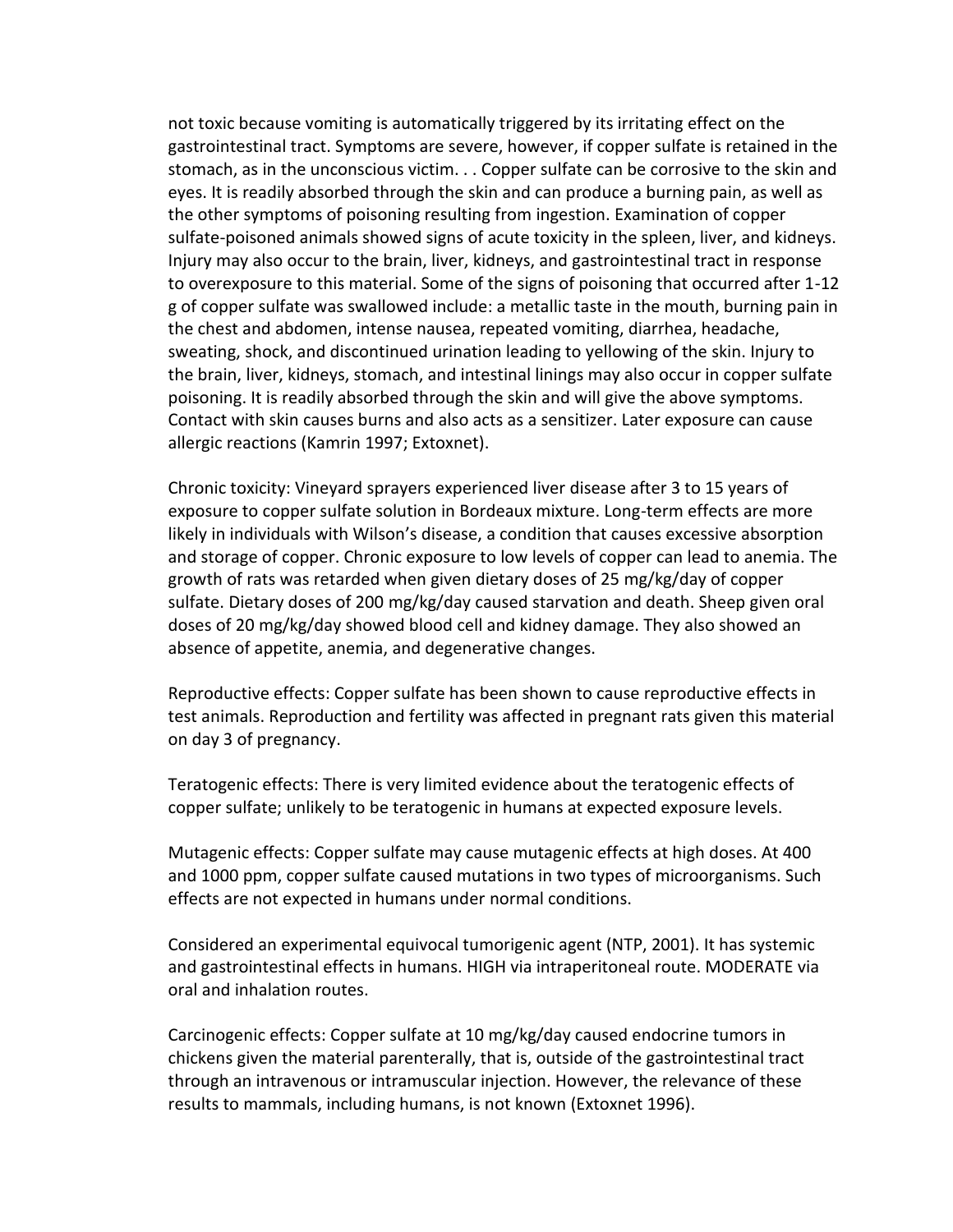Organ toxicity: Long-term animal studies indicate that the testes and endocrine glands have been affected.

Fate in humans and animals: Absorption of copper sulfate into the blood occurs primarily under the acidic conditions of the stomach. The mucous membrane lining of the intestines acts as a barrier to absorption of ingested copper. After ingestion, more than 99% of copper is excreted in the feces. However, residual copper is an essential trace element that is strongly bioaccumulated. It is stored primarily in the liver, brain, heart, kidney, and muscles.

Persistence is described in the 2001 TAP lines 210-220:

Environmental Fate: Breakdown in soil and groundwater: Since copper is an element it will persist indefinitely. Copper is bound, or adsorbed, to organic materials, and to clay and mineral surfaces. The degree of adsorption to soils depends on the acidity or alkalinity of the soil. Because copper sulfate is highly water soluble, it is considered one of the more mobile metals in soils. However, because of its binding capacity, its leaching potential is low in all but sandy soils. When applied with irrigation water, copper sulfate does not accumulate in the surrounding soils. Some (60%) is deposited in the sediments at the bottom of the irrigation ditch, where it becomes adsorbed to clay, mineral, and organic particles. Copper compounds also settle out of solution (Kamrin, 1997).

Breakdown in water: As an element, copper can persist indefinitely. However, it will bind to water particulates and sediment (Extoxnet, 1996).

The 2011 TR lines 512-537 says,

Copper is a metal that has a potential to build up and decrease the productivity, filtering capacity, and buffering capacity of soil (Andreu and Gimeno-Garcia, 1999). This may be more of a concern in fragile ecosystems such as marsh or wetlands than rice crops. When metals such as copper are applied to the soil they may: (a) remain in soil solution and run off in drainage water, (b) be taken up by plants, or (c) be retained by soil in soluble or insoluble forms. In a system that is seasonally wet and dry, there is continuous change in the availability of metals due to cycles of aerobic and anaerobic conditions affecting the soil redox potential. This may make such soils more vulnerable to enhanced solubility and toxicity of metals (Andreu and Gimeno-Garcia, 1999). Of the metals, copper is relatively more mobile (extractable) than cadmium, lead, zinc, nickel, or cobalt, but even so is retained in the soil for very long time periods. In a study that sampled the same site over a five-year period in a rice growing region of Spain, it was found that copper does, however, gradually decrease over time, unlike cadmium that has shown a tendency to increase (Andreu and Gimeno-Garcia, 1999). Copper is found in the upper levels of the soil profile, and decreases with depth.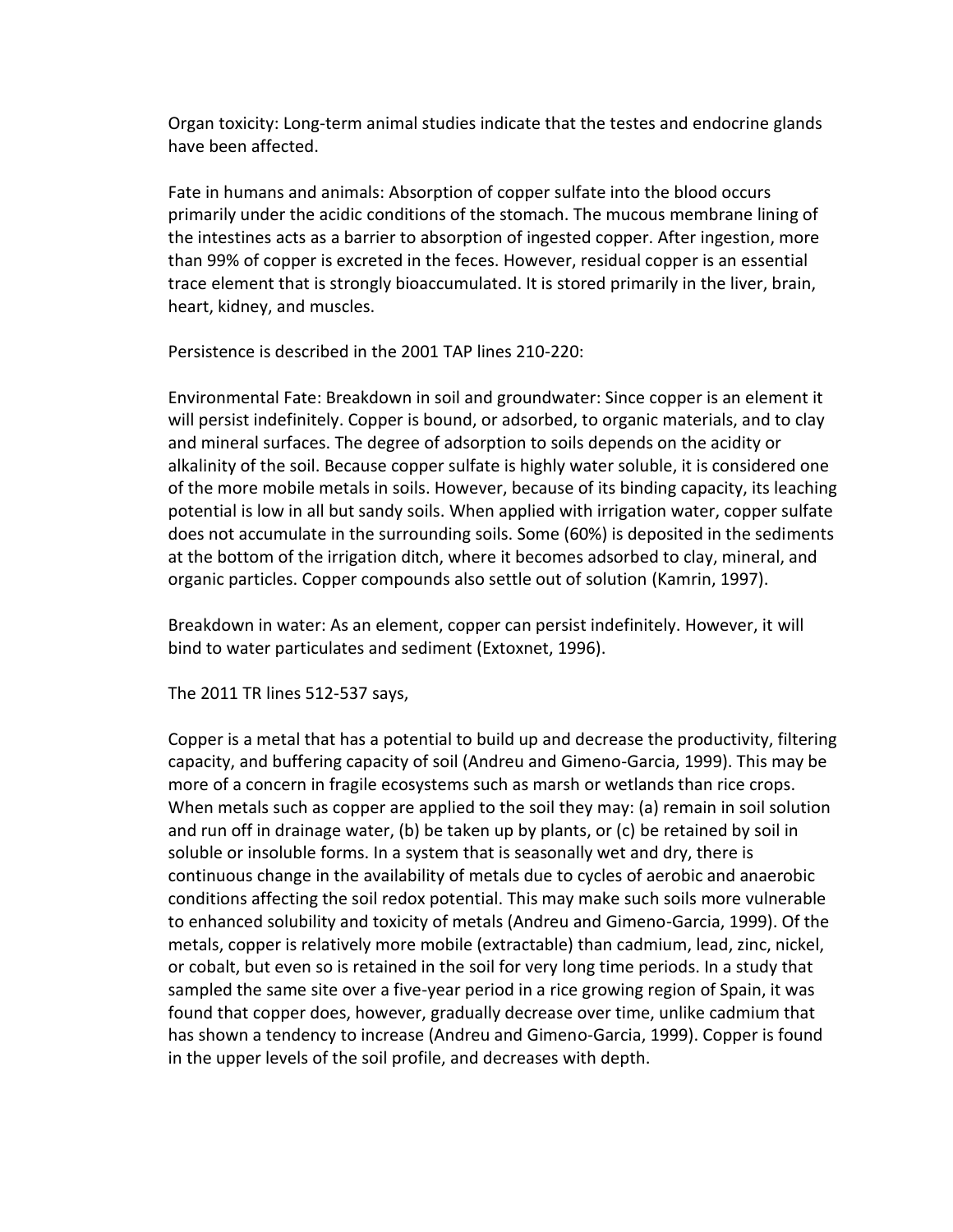Factors Affecting Copper in Soil: Copper in a specific location greatly depends on the bedrock composition, weathering extent, and agricultural operations (crop rotation, fertilizer application, pesticide application, irrigation, crop harvest, etc). Copper levels in soils studied in Italy were found to be closely correlated to agricultural use (Facchinelli et al., 2000). An application of 10 lb A-1 of copper sulfate pentahydrate, which is 25% copper as the active ingredient, would add 2.5 lb A-1 of copper (Besnard et al., 2001; Gimeno-Garcia et al., 1996). Grape producers may apply 3-10 application per year of Bordeaux mix. Vineyard soils in Europe, which have seen intensive use of copper sulfate containing Bordeaux mixtures for 100 years, have concentrations ranging from 100-1,500 mg/kg in soil (Besnard et al., 2001).

### **Copper products create environmental hazards in both use and manufacture.**

The 2001 TAP lines 238-240 says,

Copper mining and refining cause pollution through runoff from spoils and emissions associated from acid rain. Production of copper sulfate recycles water used in the crystallization vats and wastewater is limited to some sludge form the softening process plus boiler blowdown (Sittig, 1980).

Reviewer #1 in the 2001 TAP lines 376-379 said, "From 1987 to 1993, about 450 million pounds of copper were released to the environment in the U.S., mainly through copper smelting operations. About 1.5 million pounds were released into water from various industrial operations (EPA, 2001). So it looks like the probability of environmental contamination from copper mining and smelting is high."

#### And at lines 222-230 the 2001 TAP says,

One of the limiting factors in the use of copper compounds is their serious potential for phytotoxicity. Copper sulfate can kill plants by disrupting photosynthesis. Blue-green algae in some copper sulfate treated Minnesota lakes became increasingly resistant to the algacide after 26 years of use (Extoxnet, Kamrin, 1997). Copper is more available for plant uptake from soil when soil is acidic. Toxic plant levels could be reached at soil levels of 25-140 ppm in acidic mineral soils. It is less available in soils rich in organic matter. Levels in soil with high organic matter could reach 1000 ppm before phytotoxicity would occur (Erich 1994). In Europe, general cropland has 5- 30 mg Cu/kg soil, and vineyards in Europe 100 to 1500 mg Cu/kg soil (Besnard 1). Each addition of 10 lbs/acre of copper sulfate could increase the concentration in the top 2 inches of soil by 6 mg/kg or 6 ppm.

The 2011 TR lines 606-612 says,

The event of fish kills in New York was reported by Preddice (2009) in the New York State Department of Environmental Conservation. The event occurred in the Hoosic River of Rensselaer County, New York, in 2001. Over one million of fish were killed by acidic copper sulfate solution. Details were not given in the report. According to a local newspaper, about 2,000 gallons of acidic copper sulfate, used to electroplate circuit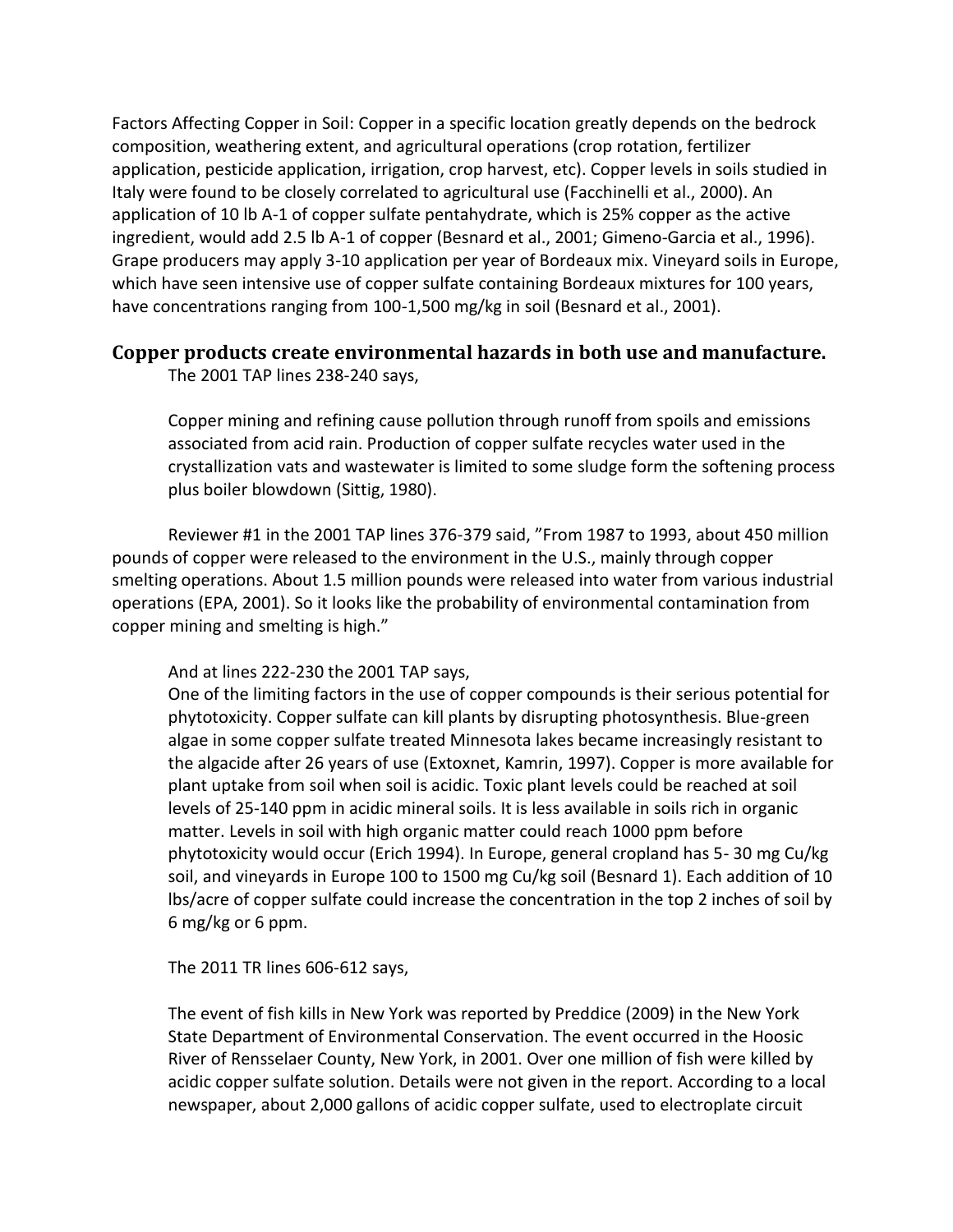boards, was accidentally spilled from a storage building at the Oak-Mitsui plant into the Hoosic River before 3:30 am, June 28, 2001. A seven-mile stretch of the river was contaminated. Most of the aquatic life, including brown and rainbow trout, was killed (Albany Times Union, 2001).

And lines 620-621, "A 23-page review on the effect of copper on freshwater food chains and salmon was given by Woody (2007)."<sup>52</sup>

In 2011, the NOSB recommendation emphasized the requirement to minimize soil accumulation, coming close to requiring frequent testing, "Good management practices require close monitoring to ensure that there is no accumulation in the soil."

#### **Copper products are hazardous to humans, particularly workers.**

As documented by the quotations from the TAP and TR above, copper causes a wide range of toxicological effects. The 2001 TAP line 243 says, "Direct hazards to applicators are the major concern." We have long advocated for a special requirement of certifiers and inspectors to ensure farm operator compliance with worker protections required on the pesticide label. We believe that since the organic certification system is much equipped to evaluate compliance than EPA we should seek to enforce worker protections than EPA state enforcement agencies. Typical enforcement of pesticide labels by state and federal agencies is well documents to be /inadequate. Therefore, the system that certifies organic cannot rely on EPA and state enforcement agencies under organic law. We say this in the context of the OFPA requirement to evaluate the cradle-to-grave impacts of a material on the National List. To the extent that organic certifiers cannot establish that proper systems are in place to protect workers who handle or are exposed to copper, then the standards are OFPA are not met

In 2011, the NOSB demonstrated concern over worker protection by including language in the narrative portion of the recommendation:

The Committee will work with the National Organic Program to advance guidance that ensures that organic operations are strictly meeting, and to the extent possible, exceeding the standards established by the product label in meeting principles of sustainability and a sustainable work environment for all those who work in organic production.

This never happened. Since the NOP has not taken action to advance such guidance, we ask that the NOSB recommend the inclusion of language to protect workers in the listings for copper products. According to EPA, "The WPS (Worker Protection Standard) requires that owners and employers on agricultural establishments provide protections to workers and handlers from potential pesticide exposure, train them about pesticide safety, and provide mitigations in case exposures may occur." Since copper products may be the most hazardous

<sup>&</sup>lt;sup>52</sup> Woody CA. 2007. Copper – Effects on freshwater food chains and salmon: A review. Fisheries Research and Consulting[. http://www.fish4thefuture.com/pdfs/Woody\\_Copper\\_Effects\\_to\\_Fish%20-%20FINAL2007.pdf.](http://www.fish4thefuture.com/pdfs/Woody_Copper_Effects_to_Fish%20-%20FINAL2007.pdf)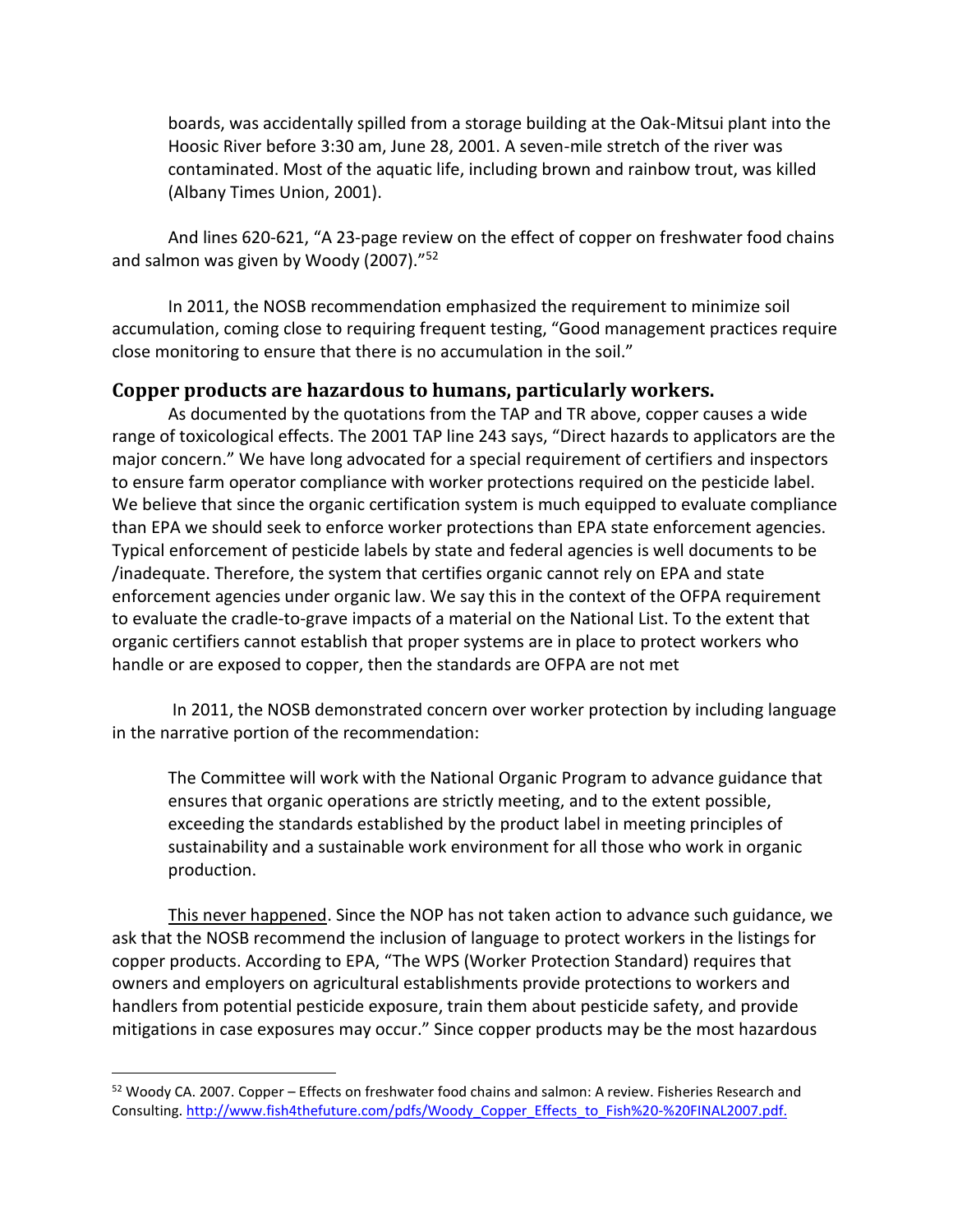materials for workers used in organic production, this is an appropriate place to stress the importance of appropriate Personal Protective Equipment and compliance with EPA's Worker Protection Standard. We suggest this worker protection annotation, "Steps to meet worker protection standards must be documented in the Organic System Plan."

### **Copper products cannot be properly evaluated without enumerating their uses.**

OFPA §6517(b) says, "The list established under subsection (a) of this section shall contain an itemization, by specific use or application, of each synthetic substance permitted under subsection (c)(1) of this section or each natural substance prohibited under subsection (c)(2) of this section." Copper products provide a perfect example of why OFPA requires this itemized list. It is not so much that any one use fails OFPA environmental and health criteria, but that the sum of all uses may. In order to be able to ensure that the use of copper materials in organic production is limited to that which is necessary and does not harm humans or the environment –and to reassure the public of those facts– the NOSB must solicit input on uses of copper products in organic production and annotate the listings.

In 2015, the Center for Food Safety specifically asked that these salient issues be investigated and researched:

- A comprehensive systems management-based approach to organic disease and lessening the need for copper use on a crop-by-crop basis;
- Breeding plants that are resistant to the types of diseases for which copper is used-- induced resistance;
- Developing alternative formulations of pesticides and fungicides, such as smaller particles (not engineered nano products) of copper that facilitate coverage and thereby reduce the amount of copper that needs to be applied;
- Assessing existing cultural practices such as crop rotations, sanitation practices, and the timing of irrigation relative to the climatic conditions in which the copper is being used to make crops less prone to disease;
- Evaluating nutrition and soil fertility management approaches to mitigate the impacts of plant diseases on organic crops such as the use of plant extracts, beneficial microbes, and a host of other emerging tools and materials;
- Determining more efficient methods for spreading copper on leaf or flower; and
- Identifying the copper products that contain the least amount of elemental copper and investigating ways to reduce the amount of elemental copper in all products.

## **Conclusion**

Having let another sunset review of copper materials pass without taking steps to comply with §6517(b), the CS must put such a review on its work agenda. It must start by requesting a Technical Review to enumerate and evaluate needs for copper materials in organic production. Since past actions by the NOSB have not been effective in initiating NOP action, we ask the board to attach an expiration date to the listings for fixed coppers and copper sulfate. The NOSB and those reliant on copper should note that the process we are recommending is just that –a process. It is critical for organic integrity and public trust in organic production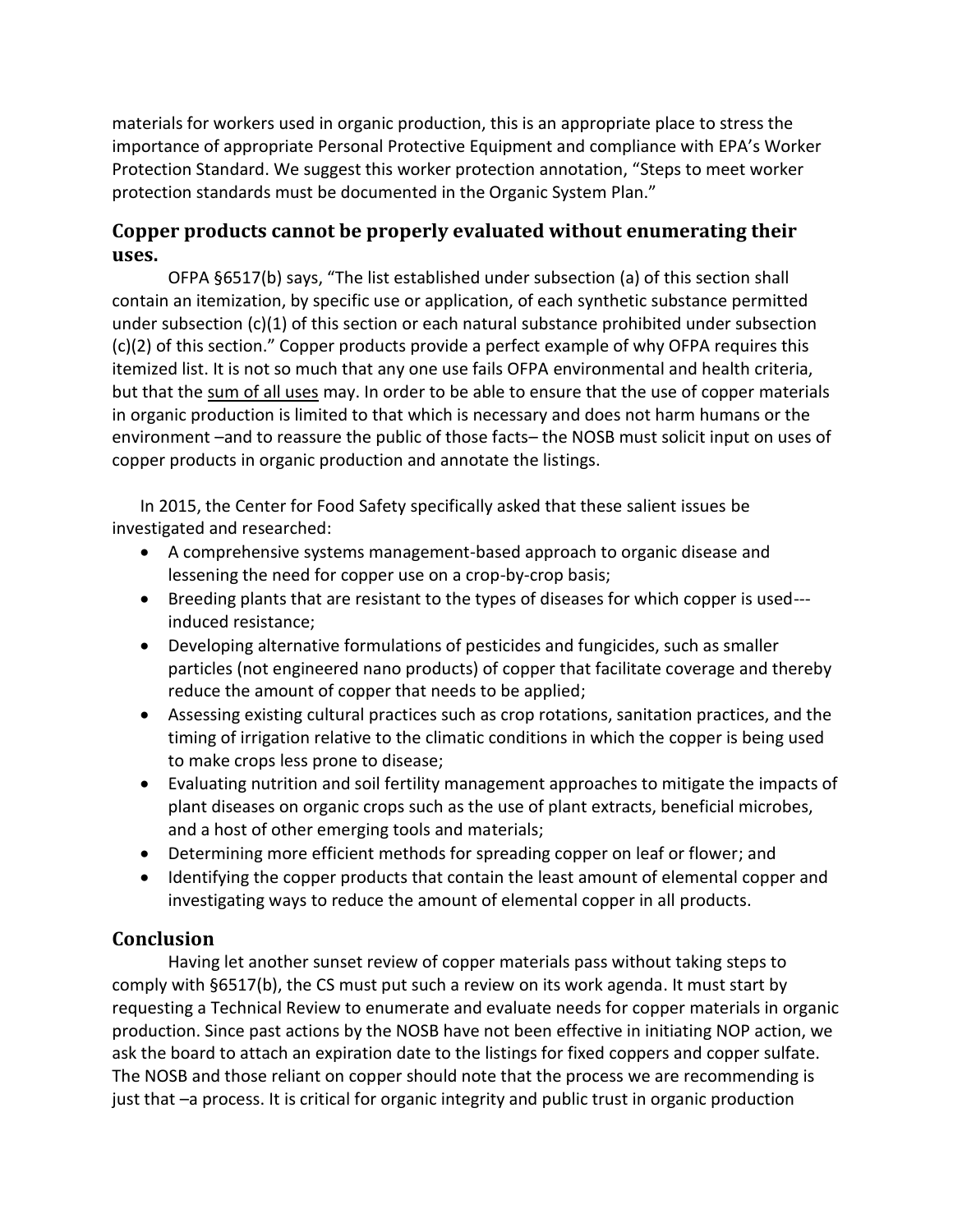methods to follow the law, past Board reviews and requests for action and follow-through, and create a full public record that ensures the public that all materials are subject to full and thorough review. This is what distinguishes organic from chemical-intensive practices.

Since copper products are among the most hazardous materials for workers used in organic production and generate significant criticism of organic production, this is an appropriate place to stress the importance of appropriate Personal Protective Equipment and compliance with EPA's Worker Protection Standard. We suggest this worker protection annotation, "Steps to meet worker protection standards must be documented in the Organic System Plan."

We urge that consideration of an annotation to the listing be placed on the CS work agenda.

### **Humic acids**

### **205.601(j) As plant or soil amendments (3). Humic acids - naturally occurring deposits, water and alkali extracts only.**

Synthetic humic acids (those on the National List) do not meet the criteria under OFPA. They present environmental hazards in extraction, are not essential, and are not compatible with organic production.

### **The extraction/manufacture of humic acids has negative impacts on human health and the environment.**

Synthetic humic acids are derived from low grade coal, usually obtained by surface mining, which causes widespread damage to the air, land, and water. In addition, exposure to people living in areas where lignite is mined, through dust or water pollution is relevant given the connection, noted in the Technical Review for oxidized lignite and humic acid derivatives (TR), between lignite exposure and kidney failure and renal cancer.<sup>53</sup>

### **Humic acids are not essential for organic production.**

Natural humic acids are produced by the decomposition of organic material. As noted in the TR, "Compost, cover crops, manure, mulch, and other natural sources of organic matter can all increase humic acid content of the soil."<sup>54</sup>

### **Humic acids are not compatible with organic production.**

As mentioned in the TR, "Humic acid derivatives, including oxidized lignite, do not explicitly fall into any of the categories for production found in 7 USC 6517(c)(1)(B)(ii)."<sup>55</sup> Therefore, they (including the alkali-derived humic acids) are not eligible for listing on the National List. In addition, it is profoundly contrary to organic principles to use a fossil-fuelderived substance as a substitute for such fundamental organic practices as the use of compost, cover crops, manure, and organic mulch. The Spring 2018 statement by the CS, "Humic acids

<sup>53</sup> TR lines 319-323.

<sup>54</sup> TR lines 491-498.

<sup>55</sup> TR lines 236-237.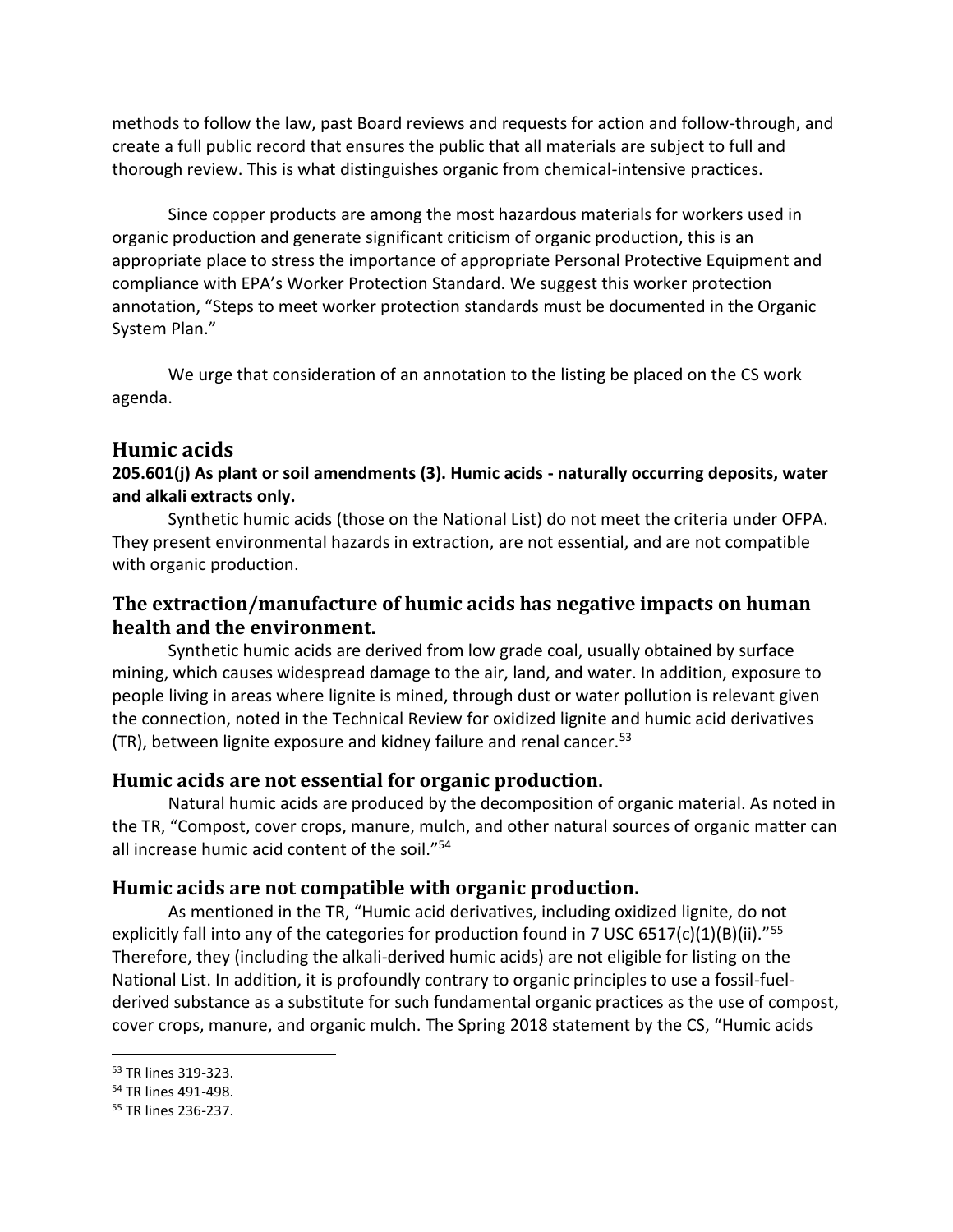from decaying organic matter have been empirically shown to have the same benefits as those from fossil sources, such as lignite," is irrelevant to the consideration of National List materials. Many materials used in organic production are available in both natural and synthetic forms, but OFPA allows nonsynthetic forms unless prohibited on the National List and prohibits synthetic forms unless listed on the National List after a consideration of human health and environmental effects, essentiality, and compatibility with organic production.

### **Conclusion**

In the fall of 2012, the NOSB denied the petition for oxidized lignite, saying that humic acids derived from coal by oxidation with hydrogen peroxide should not be listed because of environmental and health impacts, lack of essentiality, and incompatibility with organic production. The same reasoning should be applied to humic acids derived from coal by treatment with alkali, and humic acids should be delisted.

In addition, it was disturbing to read some of the comments reported by Organic Trade Association in response to its 2015 survey that indicate to us that this synthetic material is routinely used. Reliance on a synthetic soil amendment for soil fertility is not compatible with organic production processes. Synthetic humic acid may play a role in the transition to organic, but is incompatible with organic practices and should not be used on certified organic farms certainly not on a routine basis. An annotation to the effect that "humic acid may be used in the transition to organic if accompanied by a plan for building soil that provides adequate nutrition through soil-building practices and organic inputs" would be acceptable.

# **Micronutrients: Soluble boron products, sulfates, carbonates, oxides, or silicates of zinc, copper, iron, manganese, molybdenum, selenium, and cobalt**

**205.601(j) As plant or soil amendments. (6) Micronutrients - not to be used as a defoliant, herbicide, or desiccant. Those made from nitrates or chlorides are not allowed. Micronutrient deficiency must be documented by soil or tissue testing or other documented and verifiable method as approved by the certifying agent.** 

**(i) Soluble boron products** 

**(ii) Sulfates, carbonates, oxides, or silicates of zinc, copper, iron, manganese, molybdenum, selenium, and cobalt** 

In 2015, the NOSB voted to replace the wording "Soil deficiency must be documented by testing" with "Deficiency must be documented."

This listing covers a number of materials, and the coverage by the existing technical review is uneven, with much attention to nickel, not covered by this listing. It does not address the manufacturing (mining) impacts of these materials at all. We offer some comments below, but suggest that the Crops Subcommittee address each micronutrient, looking at manufacturing impacts, essentiality, and compatibility of each.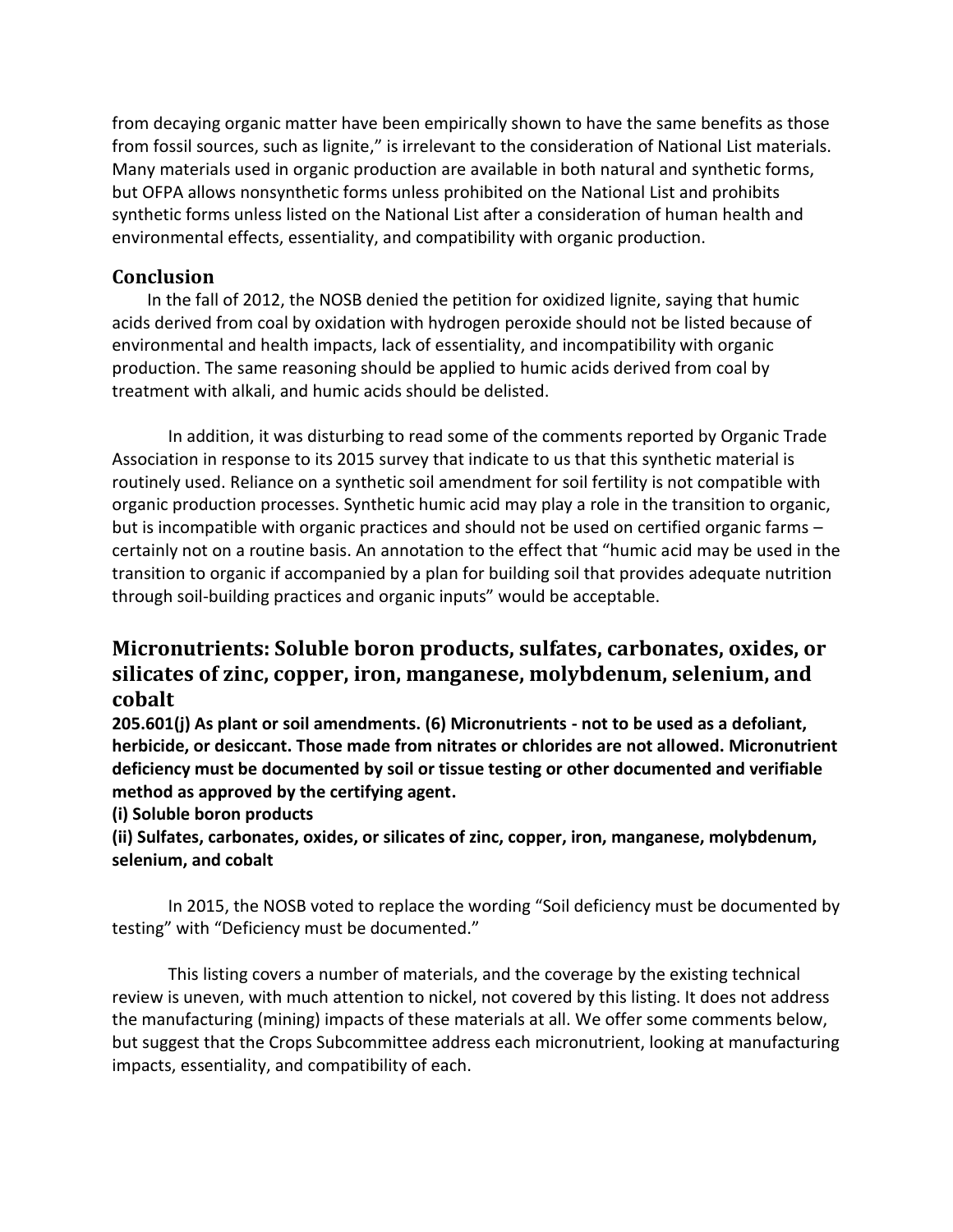### **Synthetic micronutrients may not be needed.**

Other sources of micronutrients include naturally occurring minerals, which may require weathering or biological action to release nutrients.<sup>56</sup> "Metal-accumulator plants may be grown on some metal-rich soil and the harvest may be used as nutrient source for different locations. This might provide a slow-releasing source of nutrients in a long term, but may not be a quick remediation for nutrient deficiency problems."<sup>57</sup> Other practices that can eliminate the need for micronutrients include pH adjustment, balancing nutrients, use of manure, crop rotations, and use of accumulators.<sup>58</sup>

### **The use of synthetic micronutrients is incompatible with organic production.**

In an organic system, nutrients are provided by the soil, and the farmer feeds the soil natural organic and mineral materials. If synthetic micronutrients are to be used at all, it must be as an exception and in concert with soil building practices that restore the mineral balance naturally.

### **Synthetic micronutrients pose hazards for humans and the environment.**

Agricultural use is a source of contamination by some metals, like copper<sup>59</sup> and selenium.<sup>60</sup> Micronutrients are generally applied as complexes with a chelating agent. Some synthetic chelating agents such as ETDA may cause the loss of other components in soil by complexing those components and making those components soluble in water.<sup>61</sup> The uptake of some micronutrients may be suppressed by the excess of others.<sup>62</sup> The toxic effect of one may be enhanced by another.<sup>63</sup> Some forms may bind to soil, and others may be more soluble and leach into water. "Once metals are introduced and contaminate the environment, they will remain. Metals do not degrade like carbon-based (organic) molecules. The only exceptions are mercury and selenium, which can be transformed and volatilized by microorganisms. However, in general it is very difficult to eliminate metals from the environment." $64$ 

The source of most micronutrients is mining. The environmental impact of mining includes erosion, formation of sinkholes, loss of biodiversity, and contamination of soil, groundwater, surface water by chemicals from mining processes.<sup>65</sup> "[C]ommercial micronutrients are generally manufactured as by-products or intermediate products of metal mining and processing industries."<sup>66</sup> "The production for sulfidic zinc ores produces large amounts of sulfur dioxide and cadmium vapor. Smelter slag and other residues of process also

<sup>.</sup> <sup>56</sup> TR lines 376-420.

<sup>57</sup> TR lines 876-878.

<sup>58</sup> TR lines 876-878; 941-974.

<sup>59</sup> ATSDR, Toxicological Profile for Copper. P. 123.<http://www.atsdr.cdc.gov/ToxProfiles/tp132.pdf> <sup>60</sup> [http://en.wikipedia.org/wiki/Selenium\\_pollution.](http://en.wikipedia.org/wiki/Selenium_pollution)

<sup>61</sup> TR lines 484-487.

<sup>62</sup> TR lines 513-514.

<sup>63</sup> TR line 521.

<sup>64</sup> USDA-NRCS, Heavy Metal Soil Contamination, p. 3.<ftp://ftp-fc.sc.egov.usda.gov/IL/urbanmnl/appendix/u03.pdf> <sup>65</sup> [http://en.wikipedia.org/wiki/Environmental\\_impact\\_of\\_mining.](http://en.wikipedia.org/wiki/Environmental_impact_of_mining)

<sup>66</sup> TR lines 323-324.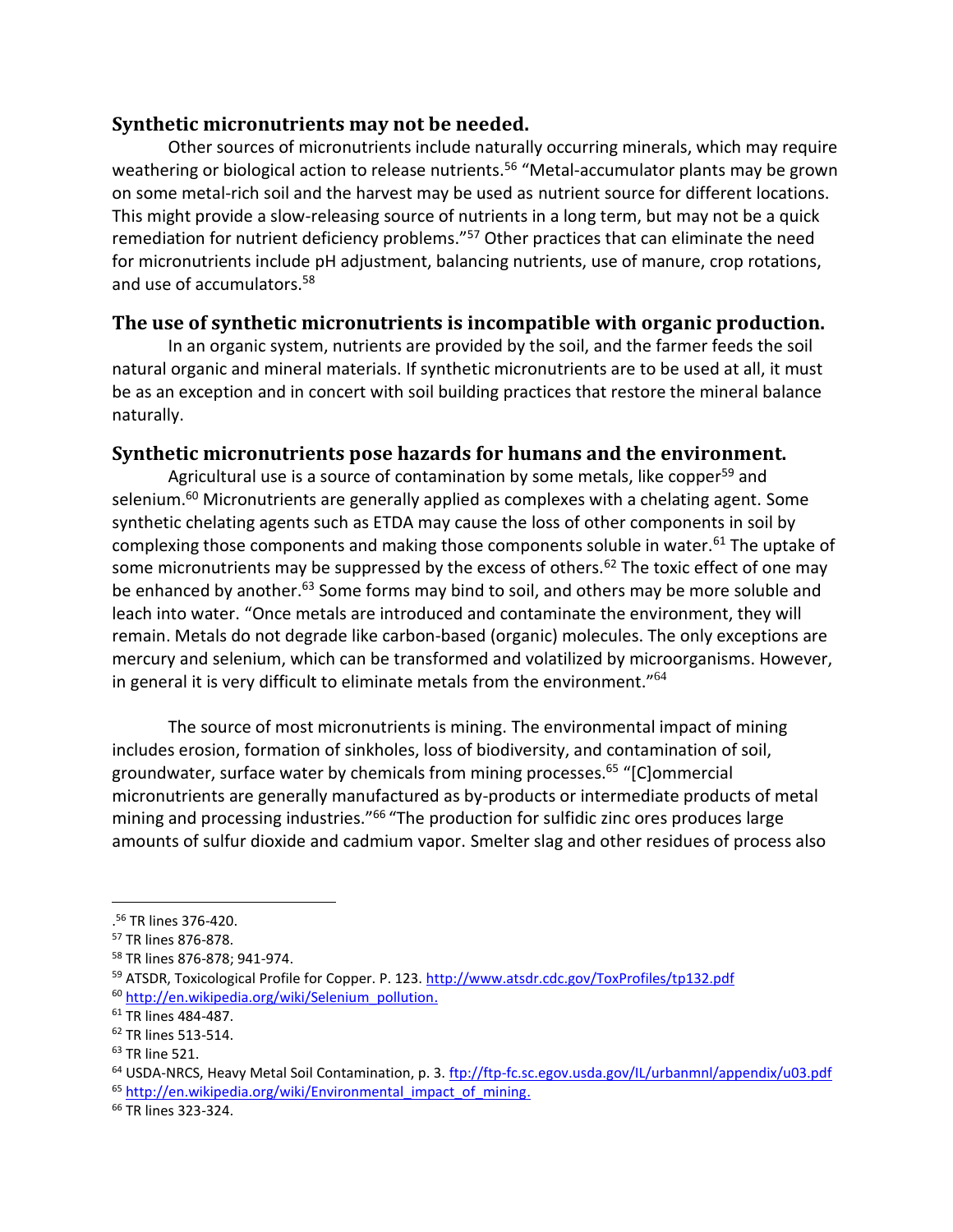contain significant amounts of heavy metals."<sup>67</sup> "The major sources of release [of copper] are mining operations, agriculture, sludge from publicly-owned treatment works (POTWs) and municipal and industrial solid waste."<sup>68</sup> Iron mining has been identified as a source of water and air pollution.<sup>69</sup> Manganese has been identified in at least 869 of the 1,699 hazardous waste sites that have been proposed for inclusion on the EPA National Priorities List.<sup>70</sup> Molybdenum occurs in natural waters and may be present in concentrations of several hundred micrograms per liter or higher in ground and surface water near mining operations or ore deposits.<sup>71</sup> "Sources of [selenium] pollution include waste materials from certain mining, agricultural, petrochemical, and industrial manufacturing operations."<sup>72</sup> Areas around cobalt mining operations contain hundreds to thousands times the concentration of cobalt that are found in most soils.<sup>73</sup> Borax mining degrades the landscape, pollutes air and water, and requires large inputs of energy and water.<sup>74</sup>

These are heavy metals and are toxic in large amounts.<sup>75</sup> Heavy metals disrupt metabolic functions in two ways: (1) They accumulate and thereby disrupt function in vital organs and glands such as the heart, brain, kidneys, bone, liver, etc. (2) They displace the vital nutritional minerals from their original place, thereby hindering their biological function. It is, however, impossible to live in an environment free of heavy metals. There are many ways by which these toxins can be introduced into the body such as consumption of foods, beverages, skin exposure, and the inhaled air. $76$  Boric acid is a reproductive toxicant and suspected endocrine disruptor.<sup>77</sup> Use of these materials as micronutrients may result in inhalation exposure, and risk levels may not be known for such exposures.<sup>78</sup>

#### **Conclusion**

The Crops Subcommittee must bring to the NOSB a proposal that is based on examining all of the allowed synthetic micronutrients and their chelating agents in light of OFPA criteria. Beyond Pesticides suggests that an annotation be added: "Soil deficiency must be demonstrated by verifiable site-specific documentation that is accompanied by a plan for

<sup>74</sup> "How Green are Boron Cleansers?" Scientific American, 2009. [http://www.scientificamerican.com/article/how](http://www.scientificamerican.com/article/how-green-are-boron-cleansers/)[green-are-boron-cleansers/.](http://www.scientificamerican.com/article/how-green-are-boron-cleansers/)

<sup>67</sup> [http://en.wikipedia.org/wiki/Zinc.](http://en.wikipedia.org/wiki/Zinc)

<sup>&</sup>lt;sup>68</sup> ATSDR, Toxicological Profile for Copper. P. 123. [http://www.atsdr.cdc.gov/ToxProfiles/tp132.pdf.](http://www.atsdr.cdc.gov/ToxProfiles/tp132.pdf)

<sup>&</sup>lt;sup>69</sup> Cory McDonald1, Brandy Baker-Muhich, Tom Fitz, Paul Garrison, Jordan Petchenik, Paul Rasmussen, Robert Thiboldeaux, William Walker, and Carl Watras, 2013. Taconite Mining in Wisconsin: A Review. [http://media.jrn.com/documents/Iron-Mining-Review-011014.pdf.](http://media.jrn.com/documents/Iron-Mining-Review-011014.pdf)

<sup>70</sup> ATSDR, Toxicological Profile for Manganese, p. 403[. http://www.atsdr.cdc.gov/ToxProfiles/tp151.pdf.](http://www.atsdr.cdc.gov/ToxProfiles/tp151.pdf)

<sup>&</sup>lt;sup>71</sup> EPA Region 6, ATSDR and CDC Health Effects and Toxicological Profiles.

[http://www.epa.gov/region6/6sf/newmexico/homestake\\_mining/appendix-d.pdf.](http://www.epa.gov/region6/6sf/newmexico/homestake_mining/appendix-d.pdf) <sup>72</sup> [http://en.wikipedia.org/wiki/Selenium\\_pollution.](http://en.wikipedia.org/wiki/Selenium_pollution)

<sup>&</sup>lt;sup>73</sup> ATSDR, Public Health Statement for Cobalt. [http://www.atsdr.cdc.gov/phs/phs.asp?id=371&tid=64.](http://www.atsdr.cdc.gov/phs/phs.asp?id=371&tid=64)

<sup>&</sup>lt;sup>75</sup> TR lines 489-491.

<sup>76</sup> Singh, R., Gautam, N., Mishra, A., & Gupta, R. (2011). Heavy metals and living systems: An overview. *Indian Journal of Pharmacology*, *43*(3), 246–253. doi:10.4103/0253-7613.81505. [http://www.ncbi.nlm.nih.gov/pmc/articles/PMC3113373/.](http://www.ncbi.nlm.nih.gov/pmc/articles/PMC3113373/)

<sup>77</sup> NCAP factsheet, Boric Acid. [http://www.pesticide.org/get-the-facts/pesticide-factsheets/factsheets/boricacid.](http://www.pesticide.org/get-the-facts/pesticide-factsheets/factsheets/boricacid)

<sup>&</sup>lt;sup>78</sup> See for example, ATSDR, Toxicological Profile for Copper. P. 16.<http://www.atsdr.cdc.gov/ToxProfiles/tp132.pdf>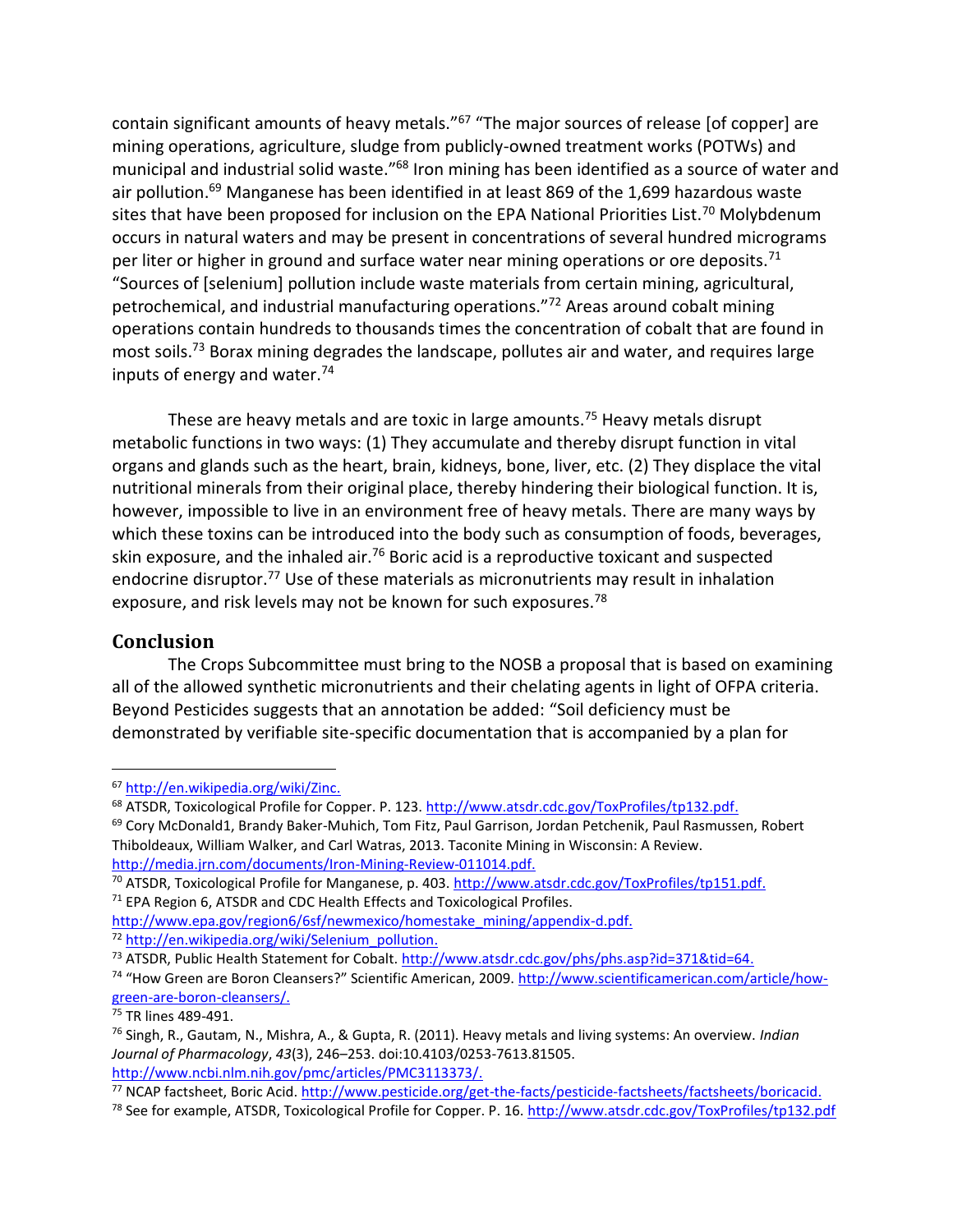building soil that provides adequate nutrition through soil-building practices and organic inputs."

### **Sticky traps/barriers 205.601(e)(9) - As insecticides (including acaricides or mite control).**

This listing covers a wide range of traps and coatings made with a number of different materials. Some are coated paper, some are coated plastic, and some are a sticky chemical that is brushed on plants. Coated plastic, at least, produces plastic waste that goes to the landfill. The sticky coating may contain petroleum distillates, and the traps may contain volatile attractants. Most are non-specific and kill non-target insects, spiders, mites, reptiles, and amphibians. One TAP reviewer suggested the traps are compatible with organic only in processing plants.<sup>79</sup> Another suggested they should be used only for monitoring or mass trapping.<sup>80</sup> Some sticky traps can result in much suffering by animals caught in them.

### **Conclusion**

Like a number of other materials used for insect control, sticky traps suffer from the shortcoming of having the potential to kill non-target organisms. Many can be used in such a way that the likelihood of trapping non-target animals is low. The CS should explore the possibility of an annotation that ensures the targeted use of these traps, such as "Must be used in a way that prevents the capture of non-target animals." Plastic should be prohibited.

### **Vitamins C and E 205.601(j)(8) - As plant or soil amendments.**

The 2015 TR states that fermentation using genetically engineered organisms may be used to produce all three vitamins.<sup>81</sup> According to the 1995 TAP review, the antioxidant vitamins C and E are used as foliar sprays and dips for pest control.

### Synthetic vitamins C and E are incompatible with organic production.

The available documentation does not state the purpose of applying vitamins C and E to plants. However, the literature shows that the use is as a plant growth promoter.  $82$ 

<sup>79</sup> TAP, pp. 5-6; 9.

<sup>80</sup> TAP, p. 3.

<sup>81</sup> Lines 348-390.

<sup>82</sup> Ibrahim, Z. R. (2013). Effect of Foliar Spray of Ascorbic Acid, Zn, Seaweed Extracts (Sea) Force and Biofertilizers (EM-1) on Vegetative Growth and Root Growth of Olive (Olea Europaea L.) Transplants cv. HojBlanca. *Int. J. Pure Appl. Sci. Technol*, *17*(2), 79-89. "[There is a widespread use of antioxidants especially ascorbic acid for enhancing the growth and productivity of fruit trees." Nour, K. A. M; Mansour, N. T. S. and Eisa G. S.A., 2012.

Effect of Some Antioxidants on Some Physiological and Anatomical Characters of Snap Bean Plants under Sandy Soil Conditions. New York Science Journal 5(5):1- 9. Vitamin E had a significant effect on number of leaves/plant, total dry weight/plant, plant height, number of leaves and dry weight/plant.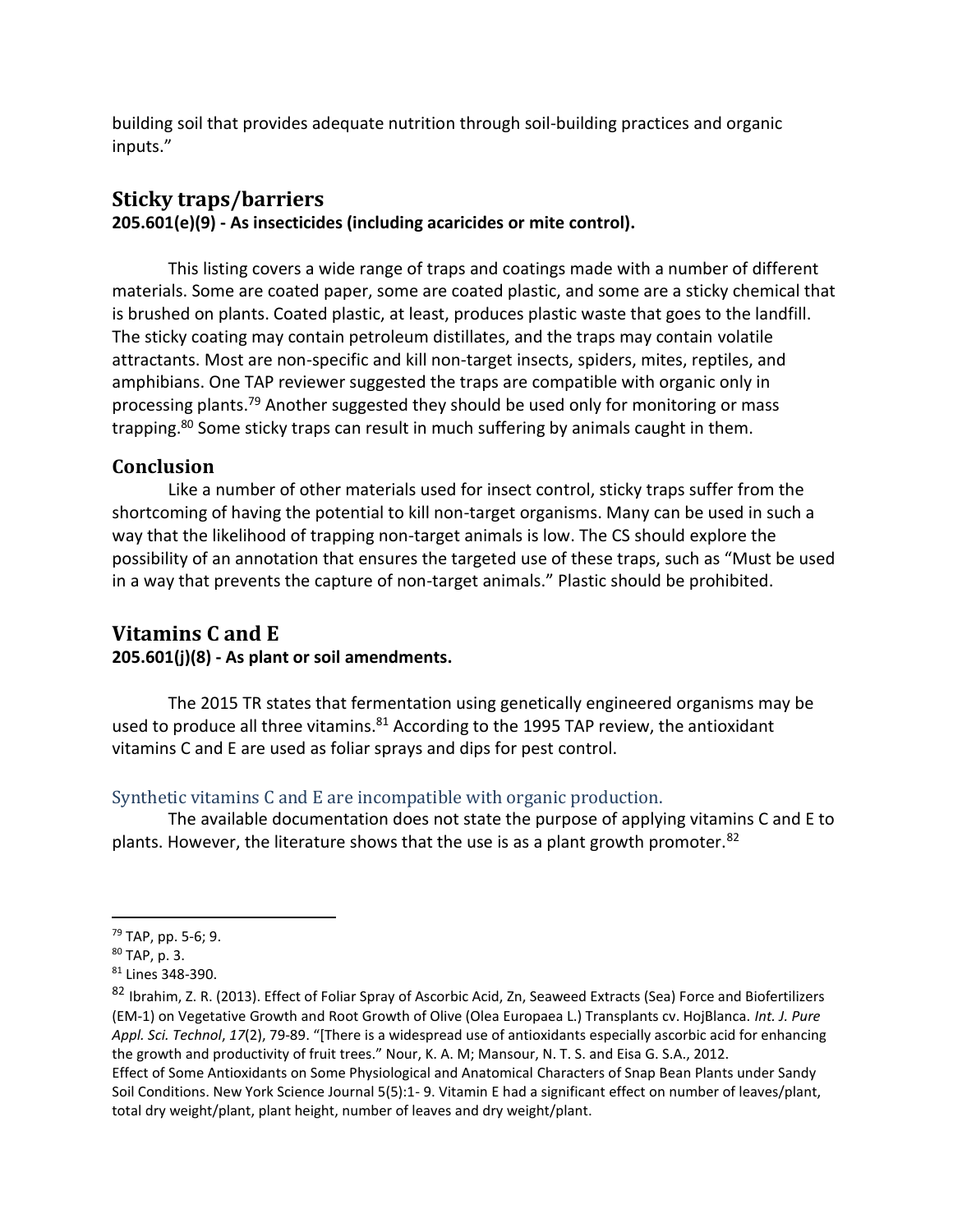The TR states, "No natural substances were identified as alternatives for the antioxidants vitamins C and E in organic crop production. However, the utility of external sources of these substances is uncertain due to the paucity of literature describing practical applications of these substances in agricultural settings."<sup>83</sup> The TR also says "horticultural crops grown under lower nitrogen supply and less frequent irrigation may be preferred due to the high concentrations of vitamin C and low concentrations of nitrate."<sup>84</sup>

### **Conclusion**

**Beyond Pesticides supports the sunsetting of vitamins B1 (again), C, and E in crop production. The vitamins may be produced by genetically engineered organisms, and the TR finds them ineffective for the purposes for which they are used, listing alternative substances for vitamin B1 and alternative practices for all three.**

## **Squid byproducts**

**205.601(j) As plant or soil amendments. (10) Squid byproducts—from food waste processing only. Can be pH adjusted with sulfuric, citric, or phosphoric acid. The amount of acid used shall not exceed the minimum needed to lower the pH to 3.5.**

Squid byproducts were added to the National List at the Spring 2016 NOSB meeting. Beyond Pesticides urges the NOSB to remove synthetic extracts of squid and squid byproducts because they environmental harm, are not essential, and are not compatible with organic production.

### **Liquid squid products remove valuable nutrients from marine ecosystems and may harm agroecosystems.**

While some liquid squid products are made from squid waste, others are made from whole squid.<sup>85</sup> Squid that do not have commercial value may have ecological value.<sup>86</sup> Use of discarded squid parts as fertilizer may also remove food from marine ecosystems.<sup>87</sup> According to the technical review, 88

Illegal, unreported and unregulated (IUU) fishing is a significant problem that affects the marine ecosystem and those who depend on it for survival. Illegal and unreported catches represented 20–32% by weight of wild-caught seafood imported to the USA in 2011. The value is between \$1.3 and \$2.1 billion of \$16.5 billion total for 2.3 million tons of edible seafood imports, including farmed products. An estimated ten to fifteen percent of squid caught by fisherman from China, ten to twenty percent from Chile, fifteen to thirty percent from Thailand and twenty to thirty five percent from India are illegal and unreported.

<sup>83</sup>Lines 693-695.

<sup>84</sup> Lines 759-760.

<sup>85</sup> Petition, #B.5.

<sup>86</sup> [http://discovermagazine.com/2001/sep/featfish/?searchterm=menhaden.](http://discovermagazine.com/2001/sep/featfish/?searchterm=menhaden)

<sup>87</sup> [http://www.scotsman.com/news/environment/ban-on-fishing-discards-may-damage-ecosystem-1-3408818.](http://www.scotsman.com/news/environment/ban-on-fishing-discards-may-damage-ecosystem-1-3408818)

<sup>88</sup> TR lines 727-733.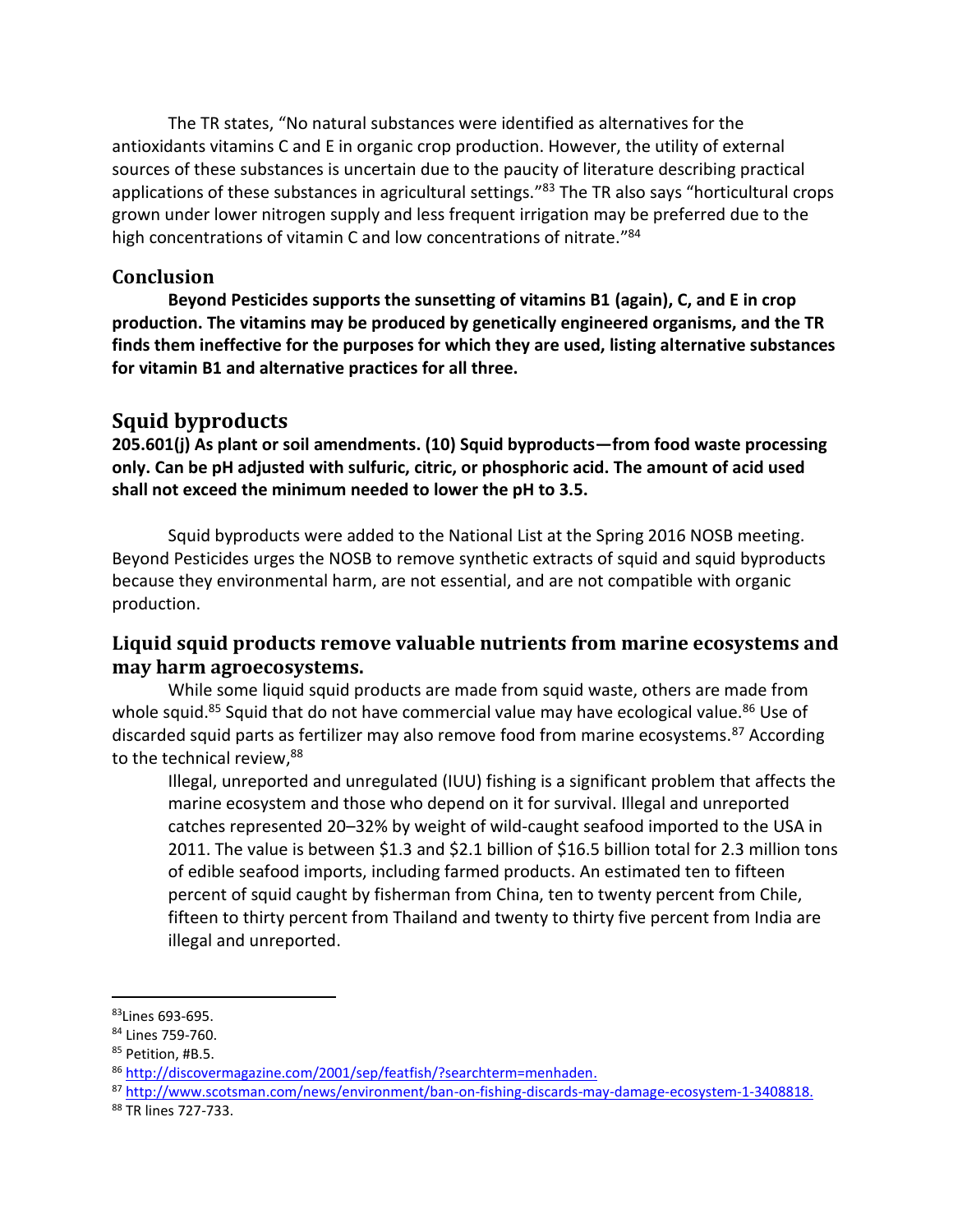Acids used to manufacture liquid squid products may cause harm to the environment if misused or improperly disposed. Some liquid squid products are acidic, and too strong a solution can burn plants.<sup>89</sup> Squid products may contain persistent, bioaccumulative toxic chemicals that can affect crops and livestock over the long term.<sup>90</sup>

#### **Synthetic liquid squid products are not essential.**

Squid may be preserved naturally. The technical review says,  $91$ Squid and squid byproduct hydrolysate need only contain squid byproducts and water. This is a natural process. The addition of a non-agricultural non-synthetic allowed substance such as a proteolytic enzyme derived from non-pathogenic fermented bacteria, e.g. Alcalase (subtilisin Carlsberg) from *Bacillus megaterium* may still be considered a natural process. Of the acids permitted for acidification, citric acid sourced from an agricultural product is considered a nonagricultural product and its addition to the hydrolysate would still be natural.

In addition, squid and squid byproducts have been traditionally preserved by drying for both food and fertilizer use.<sup>92</sup>

Other natural materials that could substitute for synthetic squid products are manure, compost, aquatic plant products, blood meal, bone meal, compost, feather meal, kelp meal, guano, and other nonsynthetic animal or plant products.<sup>93</sup> Other practices include cover crops, crop rotations, and the application of plant and animal materials.<sup>94</sup>

#### **Synthetic liquid squid products are incompatible with organic production.**

In an organic system, nutrients are provided by the soil, and the farmer feeds the soil natural organic and mineral materials. If synthetic nutrients are to be used at all, it must be as an exception and in concert with soil building practices that restore the soil balance naturally. The TR says,  $95$ 

Fertilizers produced with squid and squid byproducts and acidified with phosphoric acid are effective in providing essential nutrients to soils when compared to synthetic commercial fertilizers. However, it has been observed that they are no more environmentally friendly than other organic fertilizers or synthetic fertilizers, rather they have been found to have a similar risk of NO<sub>3</sub>-N and PO<sub>4</sub>-P leaching to that of liquid or granular synthetic fertilizers applied at rates up to 292 kilograms per hectare per year. Leaching of PO<sub>4</sub>−P can promote eutrophication, toxic algal blooms, loss of dissolved oxygen and fish kills in aquatic ecosystems. NO<sub>3</sub>-N leaching into groundwater

<sup>89</sup> TR lines 660-663.

**<sup>90</sup>** TR lines500-506; 531-536.

<sup>&</sup>lt;sup>91</sup> TR lines 474-479.

<sup>&</sup>lt;sup>92</sup> TR lines 62-65.

<sup>93</sup> TR lines 738-750.

<sup>94</sup> TR lines 779-781.

<sup>95</sup> TR lines 685-693.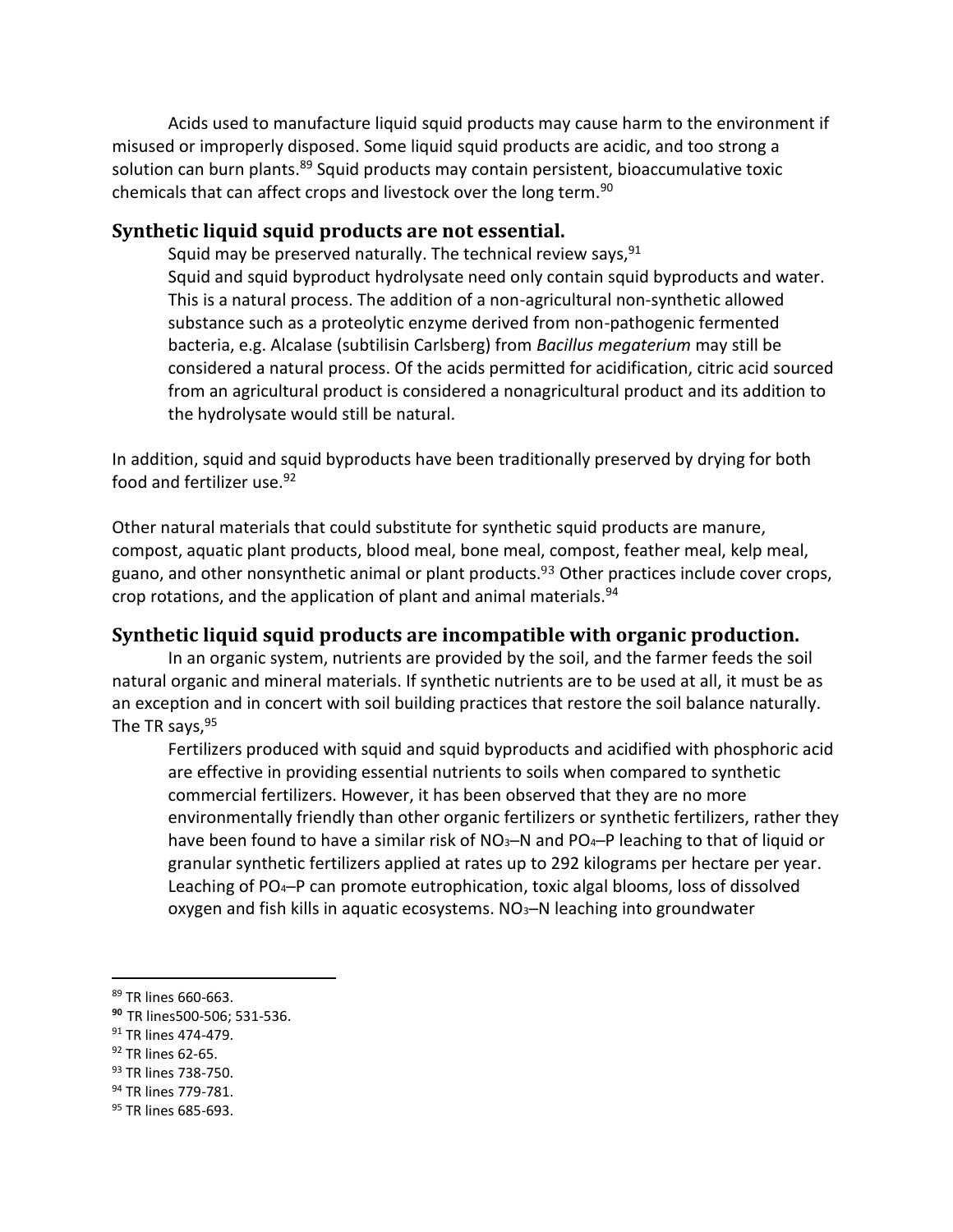subsequently used as drinking water has been linked with thyroid disease, blue baby syndrome, and nitrosamine production (which can cause cancer).

## **Polyoxin D Zinc Salt**

### **205.601(i) As plant disease control. (11) Polyoxin D zinc salt.**

Beyond Pesticides urges the NOSB to delist polyoxin D zinc salt (PDZ) as a fungicide. PDZ does not meet any of the OFPA criteria—for environmental and health impacts, compatibility with organic systems, or essentiality.

### **Polyoxin D zinc salt has impacts on beneficial organisms and may cause chromosomal mutations in mammals.**

The mode of action of PDZ is inhibition of the enzyme chitin synthetase, which stops the growth of the target fungi. However, plant pathogenic fungi are not the only fungi in an organic system. The soil ecosystem depends on fungi for breaking down organic matter and supplying nutrients to plants. A broad spectrum fungicide thus attacks the very basis of the organic agroecosystem. It also endangers some biocontrol organisms.

Kaken, the petitioner, depends on two claims to support its statement that PDZ is nontoxic to soil fungi. First, it claims that PDZ is not toxic, but is fungistatic. Second, it claims that the fast rate of degradation means that PDZ is not present in the soil for long. Relative to the first claim, a fungistatic agent can be effectively toxic to a fungus in a competitive environment, especially one that might contain organisms that consume fungi. This is particularly true when the fungistatic agent inhibits the production of chitin, which protects fungi.

Second, the argument that PDZ degrades quickly focuses on the degradation in water (half-lives, depending on pH, of 0.4-1.6 days). However, the relevant degradation is in soil, where the half-life is 15.9 to 59.2 days. Since PDZ may be applied 6 times during the growing season–say, once every 30 days—it may accumulate in the soil, thus providing a constant exposure to soil fungi.

In addition, research reported in the Technical Report (TR) showed that PDZ inhibits the same target enzyme in cockroaches. Thus, we should assume until shown otherwise that it would inhibit chitin production in other insects, thus preventing the transformation from larvae to adults in lady beetles, for example. The petition reported on honeybee studies that were conducted on adults –oral and dermal, but not on larvae and pupae. Only acute (LD50) studies are reported, but EPA found PDZ "toxic to honeybees." We know from much experience that even non-lethal doses of pesticides can have impacts on bee colonies leading to colony collapse.